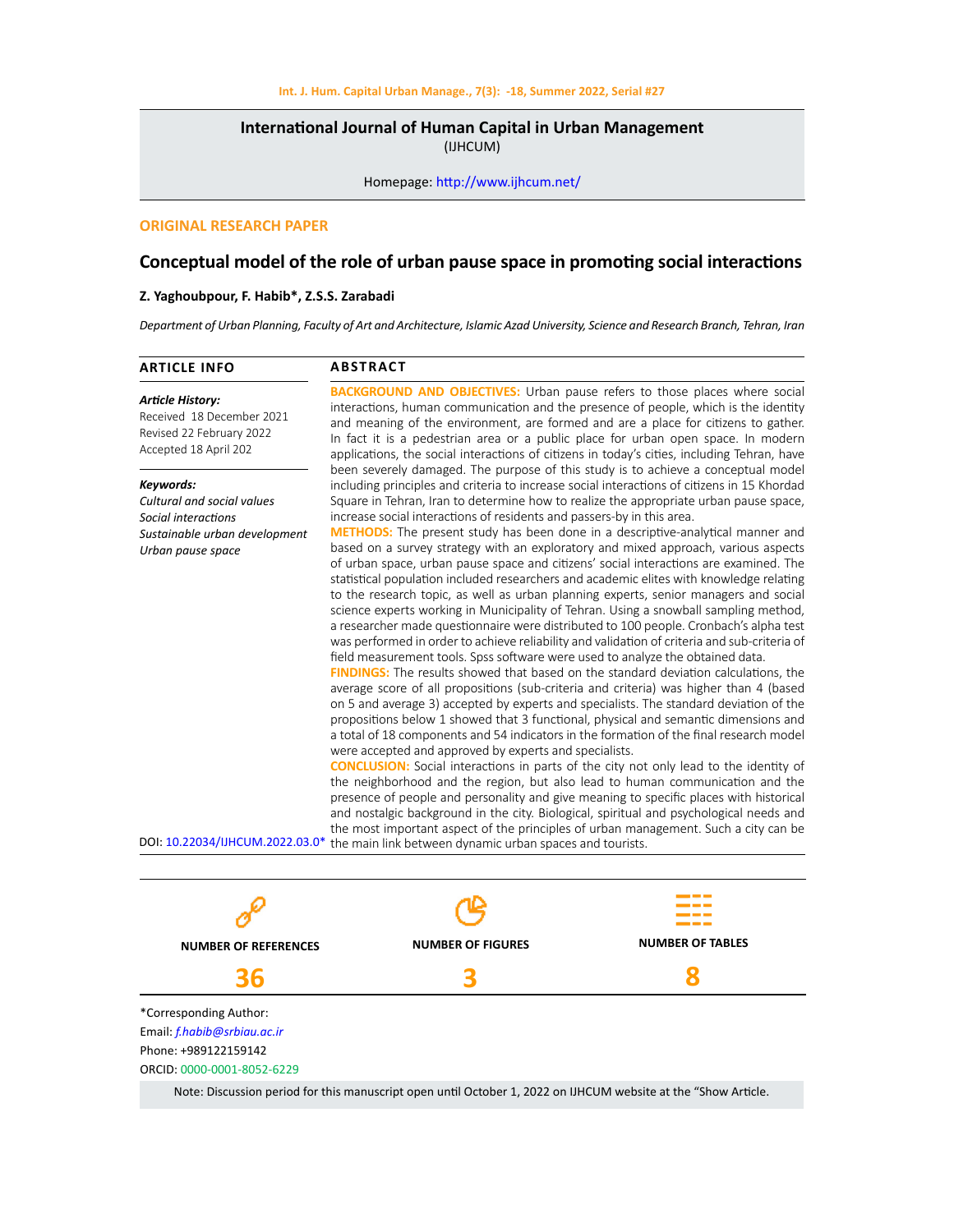### **INTRODUCTION**

Growth and development of cities, centralization of facilities and welfare services in downtown have made aggregation problems for urban life, such as crowds and traffic problems. Powerful countries in the world have taken measures to get rid of urban traffic problems that one of them is creating an urban pause space. Urban pause space for optimal use of urban space with a focus on sustainable urban development is done with using underground spaces in cities (Gehl, 2013). Urban pause space can have positive social cultural economic and political effects of it which is created in suitable space, such as:

- · The place of formation of social interactions and citizenship relations;
- · Increasing the amount of social wealth in urban structure;
- · The place of social integrity formation and expansion of national solidarity;
- · Creating opportunities to strengthen political functions and local associations;
- · The arena of displaying and cultivating cultural and social values
- · Use of urban subsurface spaces;
- · Preventing the waste of energy resources and increasing air and environmental pollution on the surface of the planet;
- Reduces the density of earth's surface and makes life (Steuteville, 2004).

In the United States, spaces are created for low income neighborhoods in the form of urban pause space, also with this activity, develop the economy and pedestrian mobility and provide safety for pedestrians for famous urban pause space. Rose Square in Egypt is the universal experience in the field of urban pause space and its influences on different dimensions such as reduction of traffic, tourism development, increasing walking and human centered city instead of car centered (Forman, 2014) and makes the obsessed researcher study the urban pause space in cities of the country to make a research in the field of influences of urban pause space on promoting social interactions. Naghshe Jahan square in Isfahan, Azadi square, urban pause space in Hemmat square, urban pause space in vanak square, urban pause space in Vallieasr square and recently Imamhossein square and natural bridge

in Tehran and Sheikh Safi street in Ardabil are the attractive and noticeable places of urban pause spaces in Iran (Soltani, 2020). The study of the history of Iranian architecture shows that space creation and urban planning of ancient Iran were in a way that in addition to supply daily requirements of people, It has actually been a place for aggregation and trade and it makes the importance of urban pause space in ancient Iran a noticeable topic. By spending time and due to the deprivation of new cities from this point in the development of modern cities in the new decade, it can be seen that this issue has been considered in theory and to a much lesser extent in practice. Due to the role of important urban elements and attention to architecture and culture of Iran and insufficient attention to them in development of modern cities and creating strict problems for the wealth of citizens, provide motivation to create and develop important urban elements (Soltani and Khodaparast, 2010). Panzdahkhordad Street, is one of the most important street remaining from old Tehran. This street is part of Arg Naseri and now is one of the most crowded streets in Tehran and has become a sidewalk over the years. Important historical constructions such as Khakhgolestan, Tehran radio building, historical building of national bank, historical building of Justice, Rezza bazar, Gold bazar, sabzeh square, Nasserkhosro street, Zargarha bazar entrance, Oudlajan bazar, Pamenar, King mosque, Timcheh hajabdollah, Nayeb, Moslim and Shamshiri and many other important places are located in its neighborhood areas. Fortunately due to the importance of the mentioned streets and constructions, extensive and great rebuilding's by the Municipality of Tehran and with the help of people and tradesmen are done in this street which is extremely appreciated. The area around Panzdahkhordad due to its location in the historical context and also due to the existence of Tehran Bazar has huge potential to become an urban pause space. The studied area with locating in the center core of Tehran is one of the most crowded and busy area of Tehran and is one of its remarkable commercial-cultural areas. This region has a rich history in terms of architecture and urban planning, and due to its physical nature, which is a collection of various official cultural and commercial activities, it is a place of travel for all groups of society. Also, one of the important and strategic features of this region is the location of Tehran Grand Bazaar in this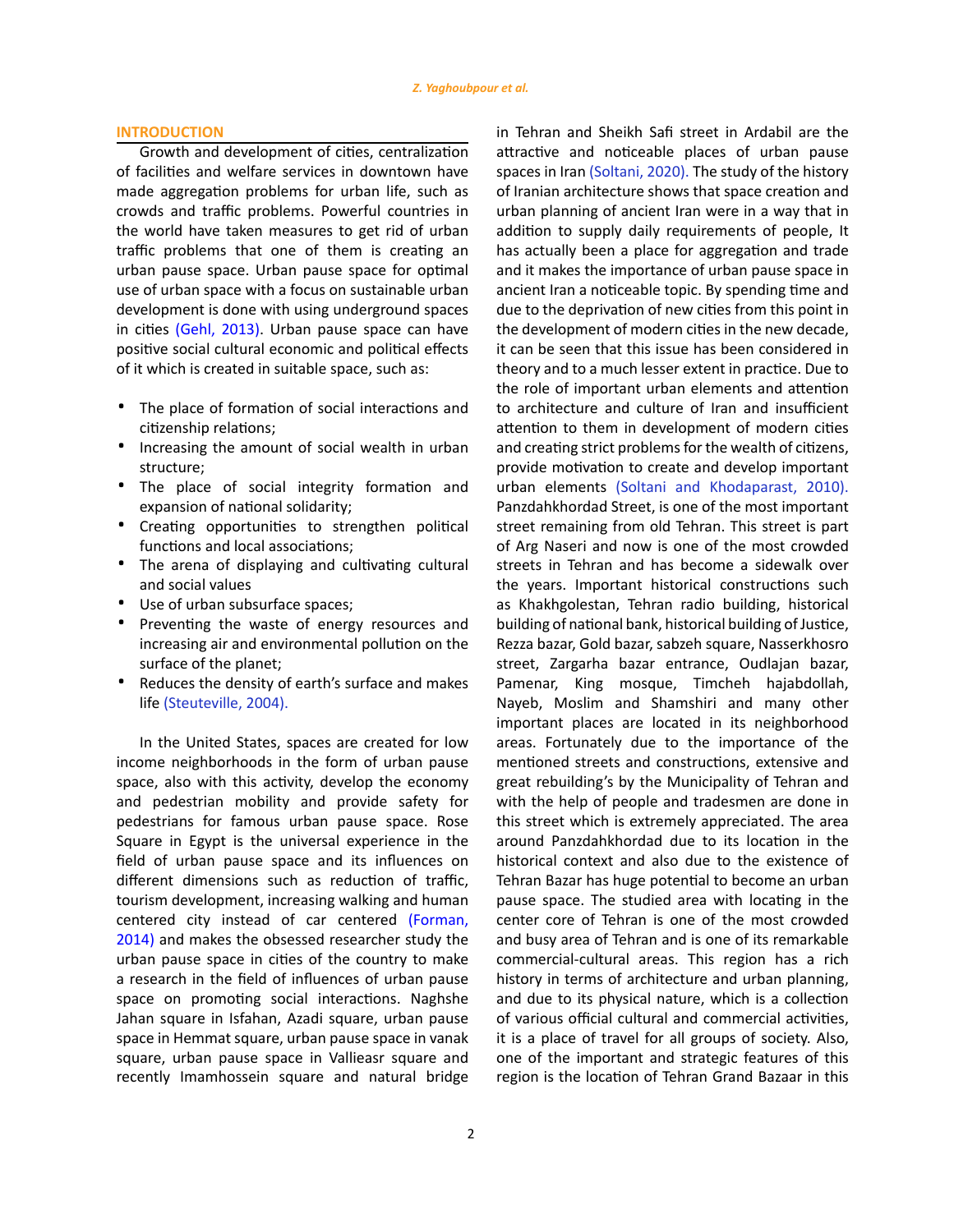region. With its potential and the great use of the people of Tehran (businessmen and local people), this region needs more special facilities for the use of citizens, stopping in urban areas and increasing their social interactions. (Hamidi *et al*, 1997; Daneshpour and Charkhchian, 2007). Considering the significant shortcomings in the field of urban pause in social interactions in the area of June 6, Tehran, this study seeks to identify and determine the principles and criteria that, if applied, will lead to social interactions of citizens who use this space. The present study was conducted in 2011 in Tehran.

### **METHODS AND MATERIALS**

This research is developmental in terms of depth of study and descriptive in terms of research purpose because it's done with the purpose of explaining the various aspects of urban space and social interactions. It uses the mixed approach that is a combination of qualitative and quantitative methods in a way that firstly explain the different aspects of urban space, urban pause space and citizen's social interactions in a qualitative way and with a case study strategy which is one of qualitative research strategies. In addition to the case study, the scrolling method has been used for gathering and data analyzing a quantitative method. The research approach is exploratory. The research approach as the name implies, seeks to explore the things that happen and the question is about them. The method is useful when there is insufficient knowledge about a phenomenon which does not exist, therefore the exploratory method can be used to decide whether the subject matter is worth researching or not. The exploratory method can be done by searching the literature, talking to experts in relevant field and conducting focused interviews with individuals or groups, reading various texts and writings, consulting with professors, etc. exploratory research is non-experimental and observational; in other words the researcher observes only the variables without changing them. In such studies the discovery of relationships with municipality variables are studied. The main goal in research exploration is the recognition of a situation about which necessary information is not available. In other words the researcher seeks accessing the information that can realize the research topic with them. Although it is necessary to mention any research requires a series of exploratory studies with the meaning that exploratory research is a field of doing more important and more extensive researches. After studding the principles and history, a suitable questionnaire was designed in order to access the validity of the conceptual model of urban pause space in promoting social interactions. Due to the specialization of the subject, the first statistical population includes a number of researchers and academic experts in addition to have research experiences about urban space, urban pause space and social interactions will be selecting for questioning. Scholars, urban planning experts, senior municipal managers and social science experts are chosen through snowball sampling which is a non-random method. Researchers are used to identify potential individuals in studies or the topic that are difficult to find or limited to a very small group. 100 people were chosen in this way. According to recent study the exact statistical population of elites and academic experts on the subject of urban pause space and social interactions are not available, therefore the snowball method will be trusted about elites and experts. The research system or research core describes the role of urban pause space in promoting social interactions and is dawn as Fig. 1.

### *Humanistic urban planning*

What is referred to as the human-centered city in urban discourse literature, may be due to the lexical limitation of returning the Latin word "peopleoriented city" or "people centered city" or "human oriented city" and it is better than the word; peopleoriented city or humanistic city to be used for that. Designing the topic Human oriented city versus or car-oriented city has specialized application in urban planning. The human oriented city in no way opposed to theism. It is not intended to create a duality in the form of originality to human against the absolute sovereignty of God. The translation of these specialized terms in to human centered city creates this mentality that such a view is merely rooted in the school of humanism is centered or humanism proposed by (Badri *et al*, 2018). Petrach revealed his intellectual framework against teaching of Catholic Church and believed that every individual social movement should be measured by human standards and be judged (Asadi, 2018). The continuation of these currents of thought led to atheism and the grounding of affairs and relations and with industrial progress and replacement of mechanical relationships instead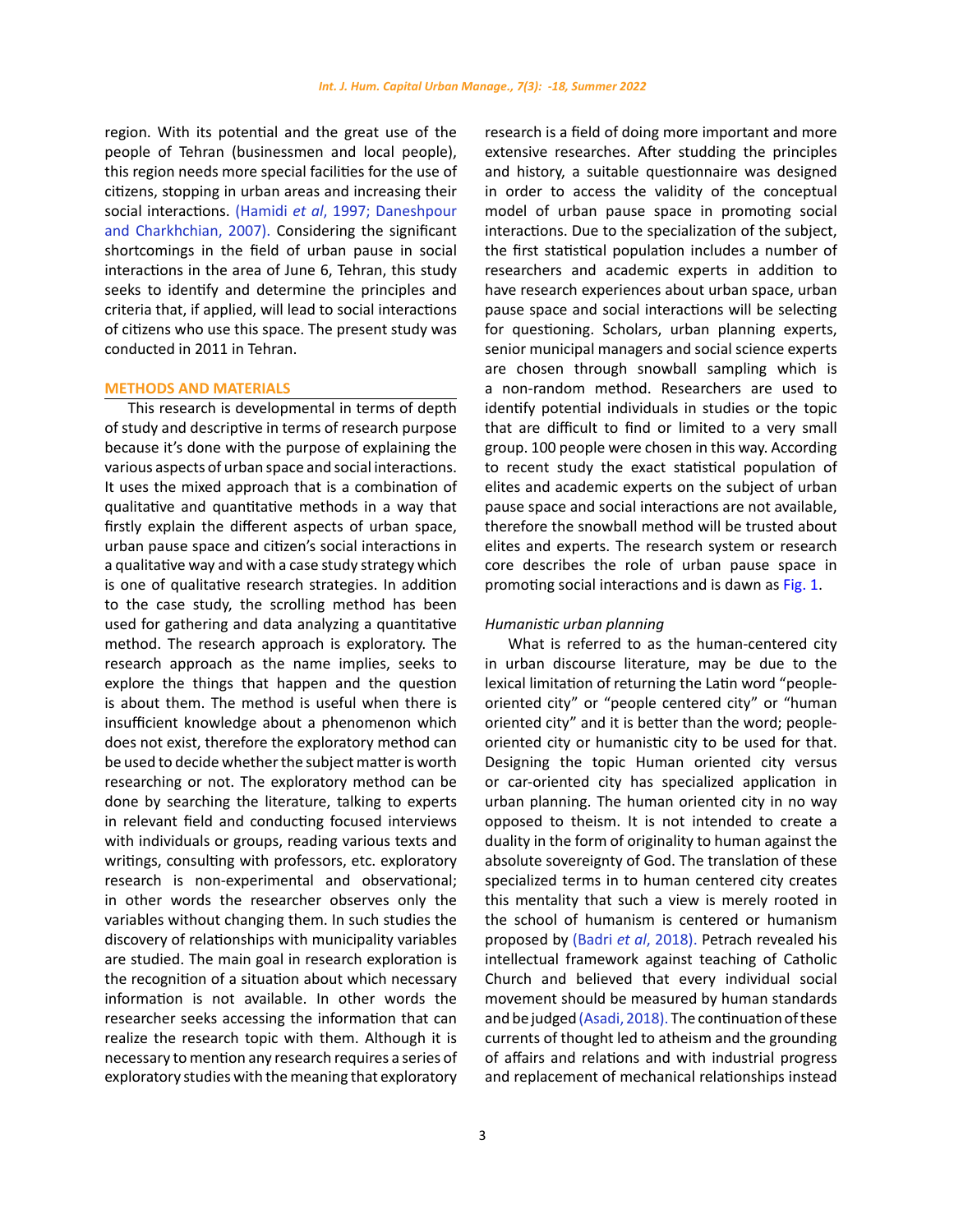#### *The urban pause space and social interactions*



Fig. 1: Layers of research system or research onion explain the role of urban pause space in promoting interactions

of human emotions we reach the area of mechanism domination in which human is transformed in an automated life and the age of Fordism is over. As in the school of Fordism manufacturing firms with hierarchical structure operate in such way that mass production and consumerism are maximized simultaneously. One of its consequences is to achieve standards like every person is a house and every person is a car, which indicates the peak of consumerism and use of resource without paying attention to their subsequent consequences. Postmodernist movements don't have response to the instrumental use of mind and were an emphasis on the fact that humanism was necessarily opposed to traditions and values of past such as religious teachings (Sullivan, 2010; Heidari, 2015). A human oriented city is a city constructed with human scale and has special attention in physiological and spiritual needs of

human beings, the difference between human beings in proportion to the environment and the context of the city for acceptance and response to human needs. Human who can choose his destination and path of life based on his worldwide and beliefs. Of course in a Muslim society human will be oriented towards God, not the originality of the human essence. Infect being anthropocentric humanism is defined as subset of being theocentric, not in parallel or in opposition. In humanistic urban planning (Porahmad *et al*, 2015). The needs of fellow human beings and citizens are considered from human perspective and the orientation of urban management to the side of responding to the requirements of citizens which in fact is deemed to be the same example of serving the people and another aspect of following the divine commands (Steiner, 2012). In humanistic urbanism the rotation of powering space is such that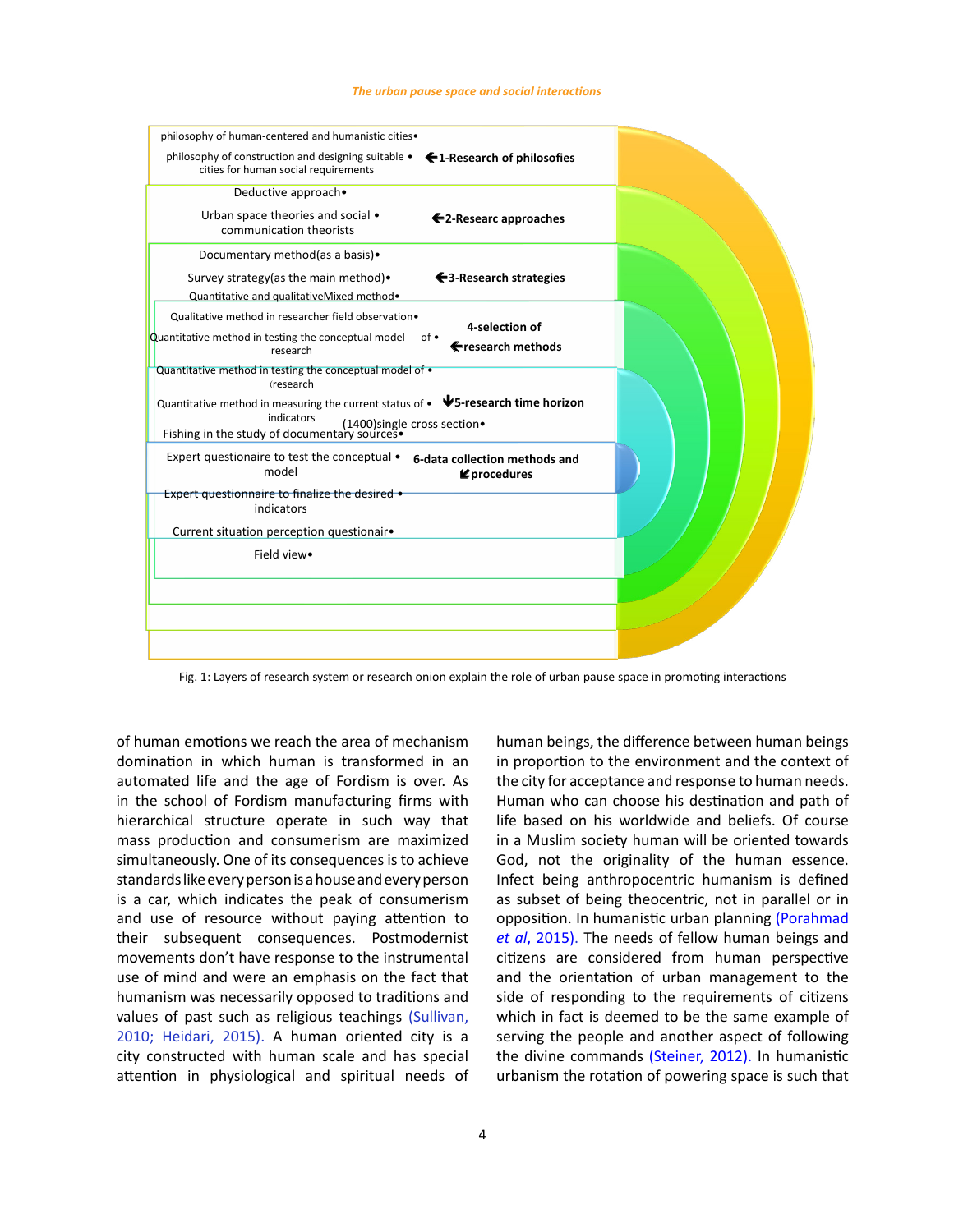all individuals, groups and social classes have the right to participate in space and benefit from urban facilities and services (Haffner, 2013). The task of humanistic urban management is also to prevent monopolization of urban facilities, so that a suitable place can be seen for all citizens (Mao and Long, 2014). The theoretical model of the humanistic city is in the middle of two different views, one is the view of maximum government intervention and the other is the competitive view based on mechanism and the free market. Paying attention to the philosophy of human creation and utilizing the power and capacity of human for development and architecture so that the environment will be prepared for responding to human needs and in line with the same worldwide (Kellert *et al*., 2011), same as the holy Quran that commands; one of human's duty is development on earth (Pasalar, 2003).

### *Humanistic urban components*

Citizens are the main and essential components of cities which are constantly dynamic.by the nature of non-human static factor and quantitative changes (number), their distribution and quality of life in accordance with the levels of modern technology (qualitative), it is necessary that urban development and urban planning characteristics are always considered to meet the same requires and conditions, as Shahbazi (2017) also deals with this issue. After the widespread and uncontrolled entry of cars in modern cities of the world, have the various effect and consequences including the deed line of special cities in the control boundaries. In addition, the logic based on the zoning of inner-city users, causes the city to break as much as possible. In the scientific urban planning community of the world in the 1980s and 1990s one change of attitude is gradually seen that leads a process which is now called humanistic urbanism. In this urban planning as also Pakzad (2011) points out, concept and components such as comfort, citizens, their security, more efficiency of urban spaces and vitality of cities are noticeable components. In this opinion in the past construction techniques not only included construction but also spaces, and this issue requires to be revived and to achieve this target, the cooperation of all professions relevant to environment is essential. From great importance in humanistic urban planning as principals, include the following: safety, security, and welfare of citizens.

5

Now if it is stipulated that in the subset of the same principals, some more detailed cases be dealt with specifically, the safely of pedestrian which in the humanistic urban planning approach can be pointed to, which includes the following:

- Wide sites for movement on food;<br>• A network of side walk with ea
- · A network of side walk with easy access for neighboring areas and units;
- · Out skirts located around the city and away from centers of traditional units;
- enters or traditional units;<br>
 Pedestrian encouragement and bicycle<br>
movement, dispersing and traffic distribution along it;
- · Minimizing housing units to accommodate more people establishment of urban centers, retail stores, restaurants and residential units in about 5 minutes' walk;
- Design of streets with the possibility of controlling movement and speed;
- Encouragement of various users to encourage residential integration and retailment and business activities (Alitajer et al, 2016).

It is important to mention that interference with citizen's private spaces such as a home or a commercial personal property out of control and will power of urban planners except in a series of principle such as localizing occupation or in the view of properties. But public spaces are the arena in which the most urban planning intervention can take place. The most important urban public space are urban streets so it would be imaginable to discuss humanistic urban planning. A significant amount of writings will lead to design of urban streets. In other words, among the urban spaces, the street in the most important public area which urban planners have the most remarkable role in their design and construction because it's not owned by a person in which a person has a taste and dominates. This urban space can be very attractive in quality. Accordingly, it contributes to the quality of citizen's life where they live or just pass by. From the point of view of urban planners and designers the street must be responsible for the various activities of citizens in public spaces as an urban space. These activities can be mandatory and get the minimal influence from the physical space; either it is an activity that the person choses voluntarily or an activity influenced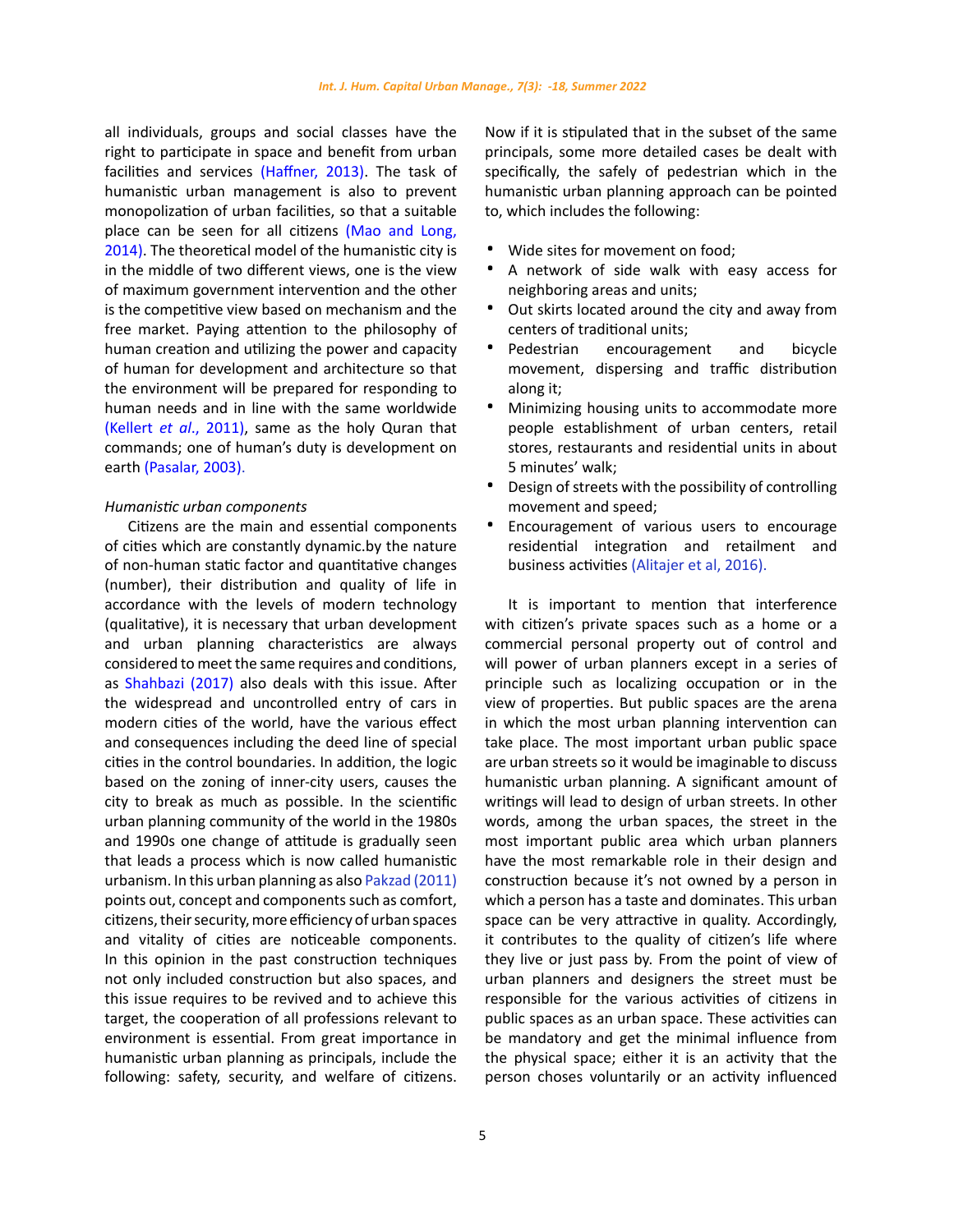#### *Z. Yaghoubpour et al.*



Fig. 2: Components and indicators of urban streets for a humanistic approach (Soltani and Khodaparast, 2010Fig. 2: Components and indicators of urban streets for a humanistic approach

by presence of others in public places. Soltani and Khodaparast (2010), examined the issue of streets with humanistic criteria in a research .According to studies in theoretical literature and practical experiences in creating humanistic streets they choose various indicators to measure the humanism of streets. These quality measure indicators of urban street as a consequence of three factors of functional quality, experimental quality, aesthetic quality and environmental quality were considered.

### *Public territory and urban pause space*

The most noticeable differences between personal pause and territory are that; firstly personal space is transformed while the territory is almost stable and secondly human usually demarcates his territory and significantly makes others realize it, in the other words, it places itself in the form of a demarcated territory, which is totally significant for others. in public places pause spaces are defined as local territory. The facilities which enables the pedestrian to do some secondary activities in space are also factor of creating pause. If it is possible for the person to sit, the possibility of pause in space will be increased. Existence of visual, functional or absorbing activities. Spontaneously summon the pedestrian the pedestrian to pause in space definitely utilizes the facilities of space and stop there for a while, and realize

that itself is a response to create a sense of stillness in a space whose territory is provided as maximum tolerance of the audience, therefore enclosed safe spaces with suitable facility for comfort of people such as platforms and benches should be considered (Efroymson *et al*, 2009). It is also possible to install distinct spaces from the moment routes for the comfort of people. These spaces can be separated by height difference, flooring, and lighting of movement routes. The people feel still in the space when they find their required calmness in it. Calmness is in terms, of factors affecting a person's physical aspects, such as ease of movement, security, comfort, and also peace of mind. When the space is predictable, the peace of mind will be created. Predictability of space must be possible both physically and from various events in space, it means the person should have the ability to monitor the space. To make it possible to monitor the space, any corners should be low traffic, low light, and the other words eliminate obscure corners in space. In summary, pause space must have all the characteristics of a local territory to meet the requirements of individuals. In public spaces.

## *Social interaction*

Social interaction is defined as relationship between two people or more, which causes a relation between them and this reaction is realized for both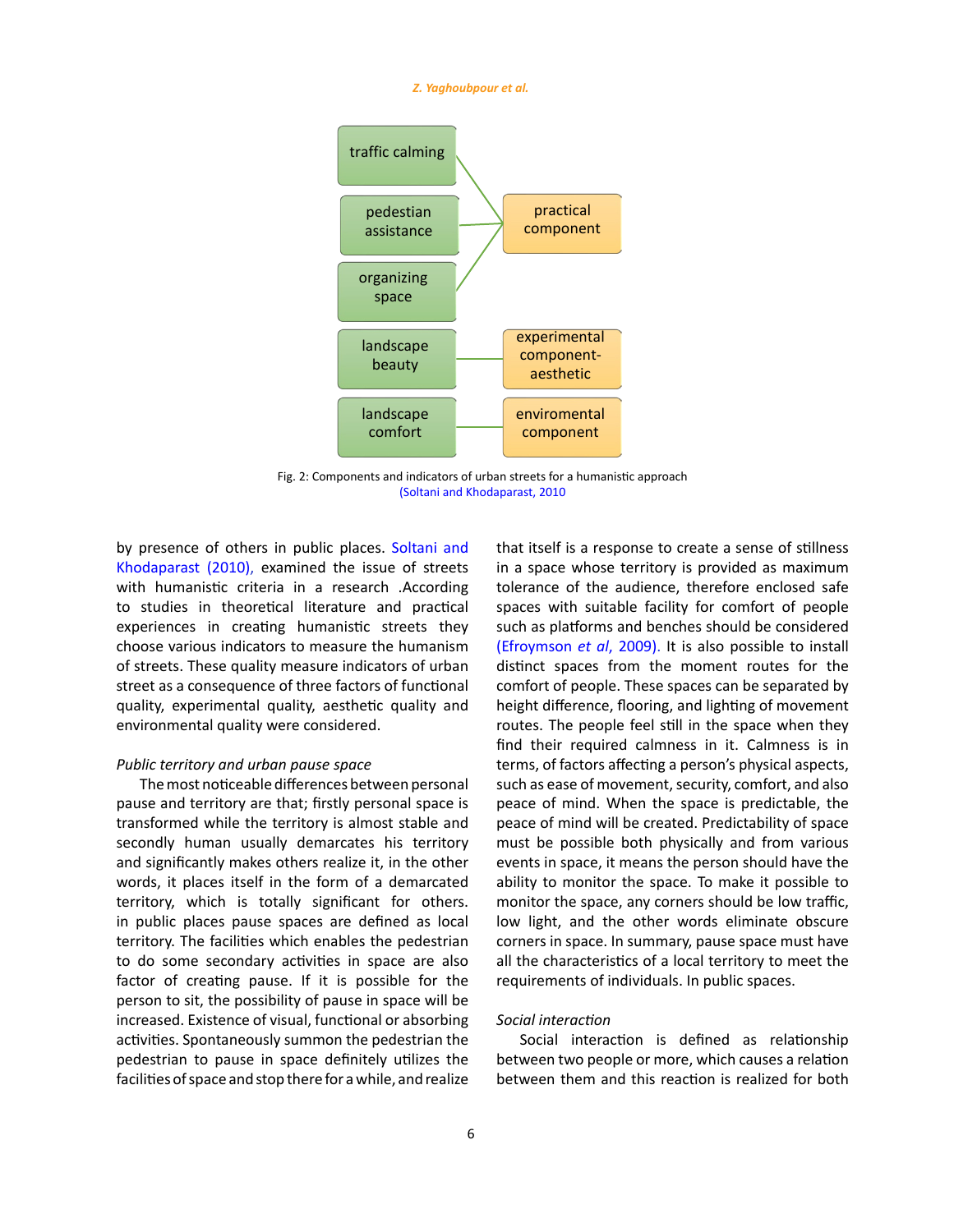### *Int. J. Hum. Capital Urban Manage., 7(3): -18, Summer 2022*

| <b>Experienced example</b>                | The amount of ownership                                                                                            | Time of capture             | Types of territory    |
|-------------------------------------------|--------------------------------------------------------------------------------------------------------------------|-----------------------------|-----------------------|
| Room of the house                         | Complete                                                                                                           | Always                      | First territory       |
| Sight space                               | Complete                                                                                                           | Always                      | Around the person     |
| Clothes and personal accessories          | Complete                                                                                                           | Always                      | Proprietary territory |
| Hauntl                                    | Relative and high                                                                                                  | Limited period              | Secondary territory   |
| Parking and integrated corridor           | Relative and common                                                                                                | Long period                 | Defendable territory  |
| Parties                                   | Relative and low                                                                                                   | Short period                | Interactive territory |
|                                           |                                                                                                                    |                             |                       |
| Street and park                           | Lack of ownership                                                                                                  | Temporary                   | Public territory      |
| Chair in the restaurants                  | Lack of ownership                                                                                                  | Temporary                   | Public area           |
| Turn in the queue<br>(Shahcheraghi, 2015) | Lack of ownership                                                                                                  | Temporary                   | Temporary area        |
| Indicators                                | Physical descipiline<br>Visual descipiline<br><b>Physical rest</b>                                                 | Qualitative<br>dimensions   | Concept               |
|                                           | Hierarchy accessibility<br><b>Making areas</b><br><b>Operational hierarchy</b>                                     | Physical                    |                       |
|                                           | Spritual relation<br>Emotional relatin(belonging to space)<br><b>Enviromental readability</b><br>Sence of security | Practical                   |                       |
|                                           | <b>Cultural belief</b><br>Customs<br><b>Religous belief</b>                                                        | Comprehensive<br>and mental | Territory             |
|                                           | Making social communication<br>Social identity<br>People's participation<br>Social supervision                     | Cultural<br>Social          |                       |

Table 1: Types of spatial territory Table 1: Types of spatial territory

Fig 3: Qualitative indicators of spatial territory formation Fig 3: Qualitative indicators of spatial territory formation (Bahreini and Tajbakhsh, 1998) (Bahreini and Tajbakhsh, 1998)

sides; therefore meaningless relationships are not in this mentioned group. Of course there are some other definitions for social interactions, As an example, social interaction and making communication can be a physical subject, one look, one discussion or communication between people which requires events definition, appropriate activities and as a result role playing of people in space and their membership in groups and social network. Entertainment is one of basic human requirements which includes; rest and socializing. These different requirements can be met by interaction in space, therefore social interaction is one of human's demand. Social interactions depends on a sociable space to meet this demand. Two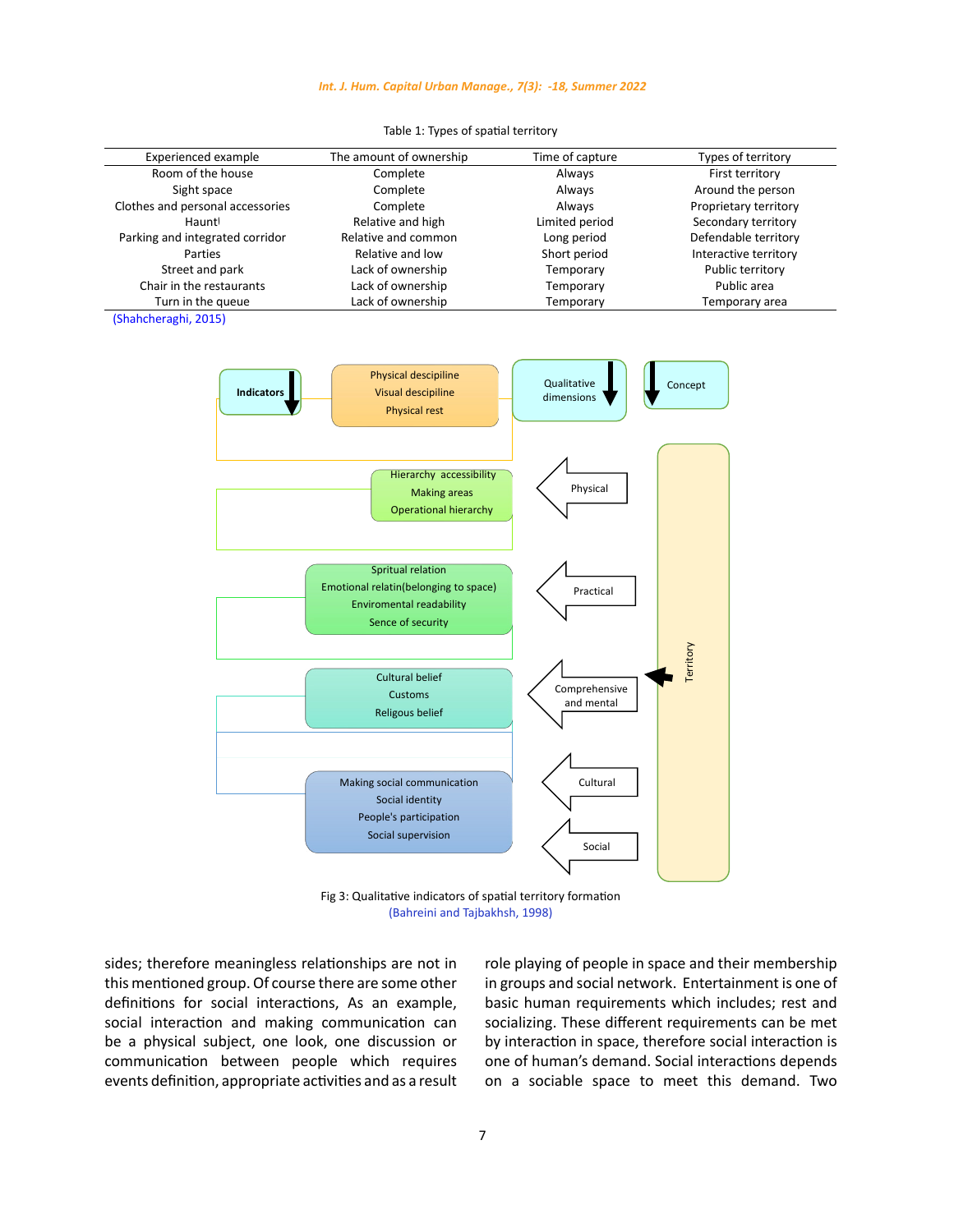general types of known social interactions in public spaces are defined; random social interaction such as street conversation opportunities and organized social interactions for example a party in a park (Daneshpour and Charkhchian, 2009). One of valuable aspects of public spaces is opportunity for stochastic interaction. Stochastic social interaction is divided in to two types; daily (normal) interaction and sudden interaction factors creating social interaction in social spaces: proximity or neighborhood, durability. Familiarity, freedom for procrastination .facilities, physical features of equipment, facilities and services, access, movement, outdoor activities. In order to have meaningful social relationships, people must be in moods of sitting, standing or walking; therefore the matter of paying attention to pedestrian movement for having meaningful experiences and making communication and receiving information can be understood.

### *Factors affeecting social interaction*

People make their social relationships based on their benefits and do it based on their expectations, norms and their specific roles, therefore the presence of individual in the places with others, is remarkable factor for the person to stay in it. Hens people may look for places where have people with similar characteristics in terms of class, ethnicity, religion, economic group, life pattern, education, salary. Way of growing up the children, similar race but despite being homogenous people, meeting encouragement and interactions increase with physical and social places this dependence promotion to that place, heterogeneous social spaces are also an opportunity for people to experience aggregation and perfect social and free interaction (Tibalds, 2008).

Cumulative elements have important influence on social interactions and among them the following can be mentioned:

- Sidewalks (narrow passages), pedestrian urban spaces, places for citizen's presence and their participation in life which consider their qualities maximize their vitality.
- · Urban signs: symbols located in towns, distinguish the different parts and due to their index, have attraction and accumulate residents and ultimately establish interaction among residents. Minarets, mosques, the existence of an index

tree, urban elements, etc are examples of these urban signs.

Spatial identity: people need identical space units to feel dependency to them. Sense of attachment is hidden inside the meaning of identity (Moghtadar *et al*., 2016).

Social interaction is one of the most important manifestation of successful urban spaces. Aggregated spaces have particular importance in making social relationships. Couse of the role of life and initial relationships of people's socialization as one of essential human requirement is possible when spaces are designed in a way to respond to social interaction appropriately. The use of the word sociable, indicates the quality of spaces which bring people together or make them separated (Efroymson *et al*., 2009). The sociability of public spaces promotes a spirit of solidarity and individual growth for all citizens, regardless of gender, ethnicity, race, age or social and economic status. If a collective space has desirable characteristic, it would be capable to attract people. Parks as one of collective spaces have potential role in socializing and creating social interactions. Various aspects are involved in creating social interaction in collective spaces, researches, based on research factors, affecting socialization are in two general categories of factors. "Physical" and "activity". Factors that emphasize on physical dimension, like privacy provision, territory, legibility, comfort and security are factors such as environmental experiences, presence and social interactions refer to the activity dimension of space (Shaftoe, 2012).

### *Physical components affecting socialization*

Physical space in any environment performs as a space system and the characteristics of this space system affect social interactions of users. The physical environment provides facilities and spatial organization special systems and patterns consolidate actually in space and diminish other activities; in other words physical environment facilitate the formation of group relationships and provides a pleasant level of privacy in activity space. It includes dimensions, space geometry and space relationships in activity spaces. Provide essential indicators for constancy and peoples comforts in the environment and at last man made environment generates and guarantees and esthetic feelings, experiences and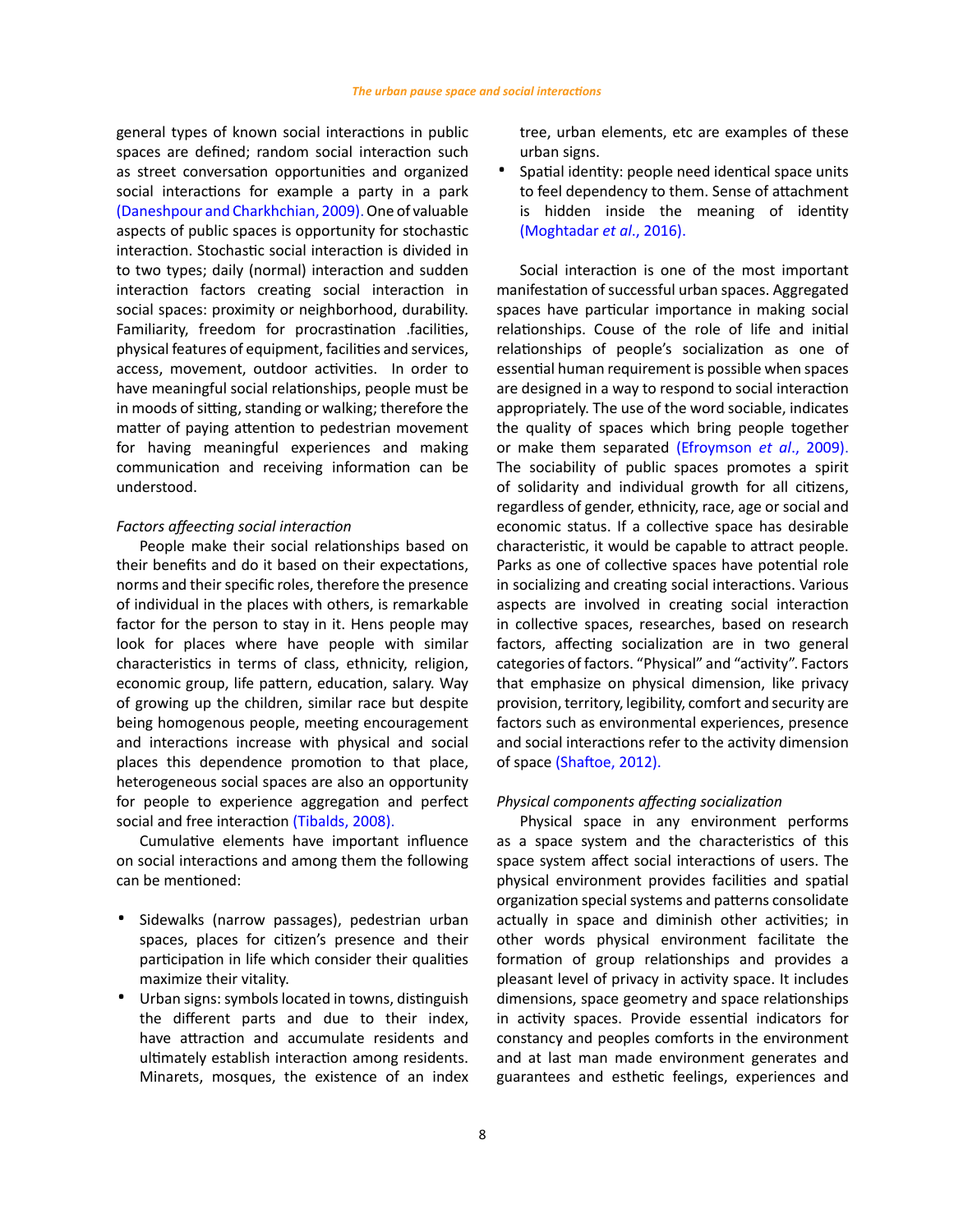symbolic perceptions as qualities, affect the users in the environment and offices. Eagerness for group activities in life environment in different levels of family and groups, is relevant to organization of physical space and its quality is extremely efficient in biologist of residents. Physical factors can cause entry or stop inside the space for individuals. Also factors such as availability, visual attractions and natural factors for creating space can play an effective role in creating a sense of security and lead to increased interaction between space users (Giddens, 1994).

### *Activity components*

Activity components of public spaces are related to activities and surrounding users. The behavioral nature of a space form through different activities. When people are active and present in a space to watch and listen, they make the environment of space, alive and dynamic and transform it with inactive participation. Dependency to a place is enhanced not only by physical aspects but also by the quality of behaviors and social interaction in space (Dines and Cattell, 2006). There are enough spaces for sitting and special events occurring in space such as street performances, public arts and similar events that connect the people, increase the attraction of spaces. William White believes; there are perfect opportunities for making communication between people and eagerness for talking to each other, in the process of such events collective spaces such as parks have appropriate physical and activity features, will be considered as safe place and will be capable to attract different groups of society. This issue finally increase social interaction in proposed user (Kogani, and Pirmohammadi, 2015).

#### *The role of urban space in developing social relations*

According to the Maslow pyramid, human requires to establish social relationships (Hopper, 2020). Maslow believes that this requirement is because of physical requirement, trust and safety requirement and requirements of social relationships and respectfulness and dignity and approval and encouragement requirements. Urban space makes the possibility of social scope expansion and face to face encounters, which is due to high potential of such space in a variety of good exchanges, rumors, information and news (Andishmand, 2018). Also social relationships improvement causes the trustiness' and increase the dignity and social position, although urban space has a huge potential to reinforce group behaviors and social reactions (Roy *et al* ., 2014), it is talented in collective behaviors more than any other places as a prone classifier of social life. Therefore Mumford believes main performance of urban space is shaping the city collectively and the basic function of the city is to give the city a collective shape which Martin (2016) rightly call it "the relationship between me and you". Operation which has provided the possibility of many gathering, numerous meetings and many competitions between different individuals and groups in a way that the exhibition of social life can come on stage there, actors and spectators change their role. Instead the social function of open urban spaces enables the gathering of individuals. The existence of groups and the movement of people in the urban space is the key of success for urban space, and this is the image which "Jane Jacobs", presents of urban space and considers it as the main factor in the nature of urban space Jacobs and Jacobs, (1996). The feature like being dynamic and alive of a city depends on complex, dense and crowded urban centers; density and congestion and proximity and the activity of people are ideal images because such features attracts more city residents to the urban centers and it leads to economy promotion in such urban environments and give them on new, active and vibrant face Suzuki *et al*., (2013), and these features spread to the whole city, on the other hand the more present of people cause to different reactions and provide the social emotional requirements of human being (Ghalambardzfuli and Naghizadeh, 2014).

### *The influence of framework on social interaction*

If the urban framework is considered to be the same set of intertwined buildings and places that the people of the city are its residents and life continues in the pores and empty spaces, It can be concluded that the framework and biosocial which take place within cannot be separated (Rebernik *et al*., 2017). People are naturally sociable and love guttering with others but to create a memorable space where you can gather and mingle, a place, focus or support are demanded. Those gathering places may be around fountains, artwork, and platforms or around memorable constructions. Those constructions usually have a place to sit, a lip to lean on, a place to shelter from the sun and rain and have a quiet place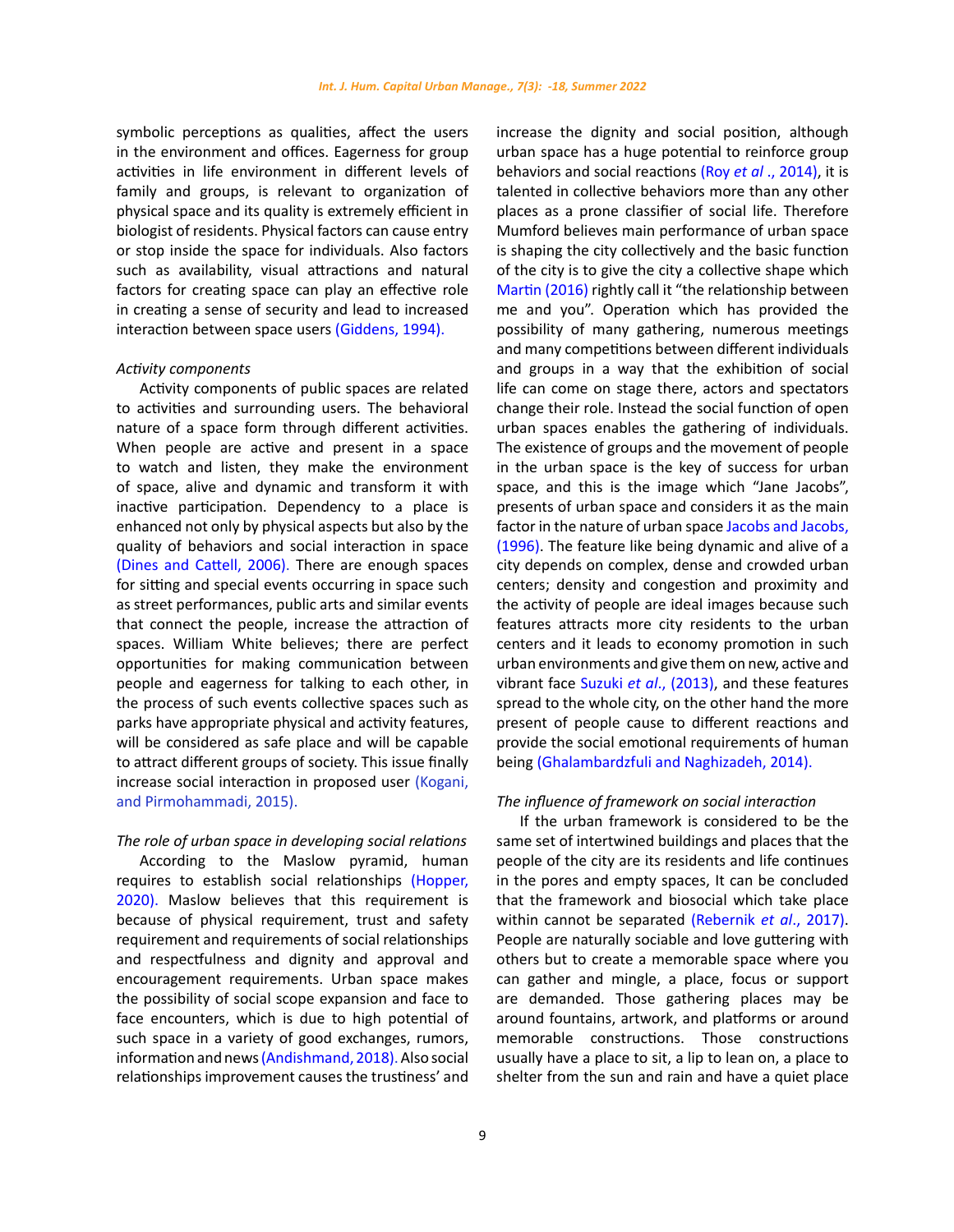to chat even those who don't know each other well, find justification for presence of each other in these places. What makes these spaces social and active, refers to framework factors which cause entry and then stop for people inside the space factors such as; access, visual attractions and natural factors (Mehta, 2014).

#### *Effect of function on social interactions*

The activity dimension of public spaces is related to the surrounding activities and users. Jane Jacobs in" life and death of huge American cities, reveals that one of the most important of urban life promotion is combination of urbanization with commercial and residential practices on a neighborhood scale. Studies show public spaces where people are able to work in the environment by looking at others, sitting, eating, retail activities, sport activities or in White's words events or Woody interpretation of active and inactive entertainment, are more attractive for people. These activities and many other activity and physicality features give identity to public spaces and influence the comfort and give people the possibility to enjoy for being in space (Shahbazi *et al.*, 2017).

# *Designing urban space to increase social interactions*

Designing urban space to increase social interactions, Ghalambardzfuli and Naghizadeh (2014), the target of studding the relation between specs and social interaction, is an attraction of people to space in which encouragement for communications and social interaction is considered between people. If the space be able to supply the general and special expectations, the presence of people in that space will be possible. It means firstly the space should include basic criteria's such as security. The secondary purpose is that, in addition to the presence in space, the person should be encouraged to communicate and interact in space.it means that this space in addition to initial criteria's, require other criteria's which support pause in space, for example if you demand furniture's as well as urban space, this furniture should be in a way to support face to face contact.in this case the placement of benches moving and facing each other are preferred to the fixed and row benches. The ultimate goal is also the creation of social interactions is formed by achieving primary and secondary goals and with the presence of people as the most important influential factor. In fact existence of appropriate and physical factors as the main factors supporting the presence. The possibility of face to face encounters has increased and social interactions are formed. Ghalambardzfuli and Naghizadeh (2014) reveal that; in the field of the role of environmental factors in the creation of social interactions two main concepts are identified, by reading the theoretical concepts presented.one discussion the interaction of space and environment with people and its impact on the formation of social interactions and another discussion of people's interaction with people in the sense of what William White expresses the presence of people as an effective factor in attracting people.



Fig 4: Semantic effective factors on social interaction promotion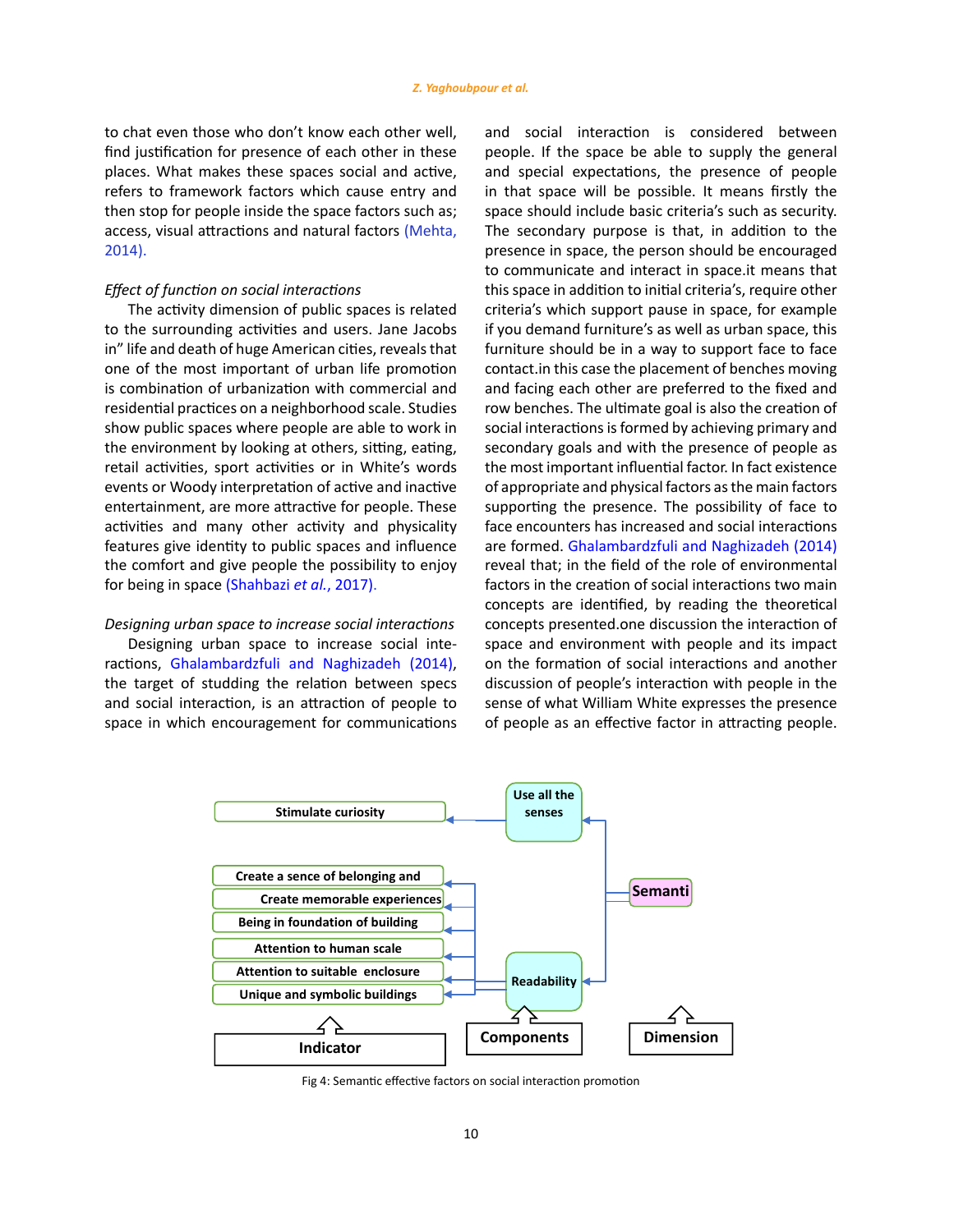

Fig. 5: Physical effective factoors on social interaction promotion



Fig. 6: Effective practical factors on social interaction promotion Fig. 6: Effective practical factors on social interaction promotion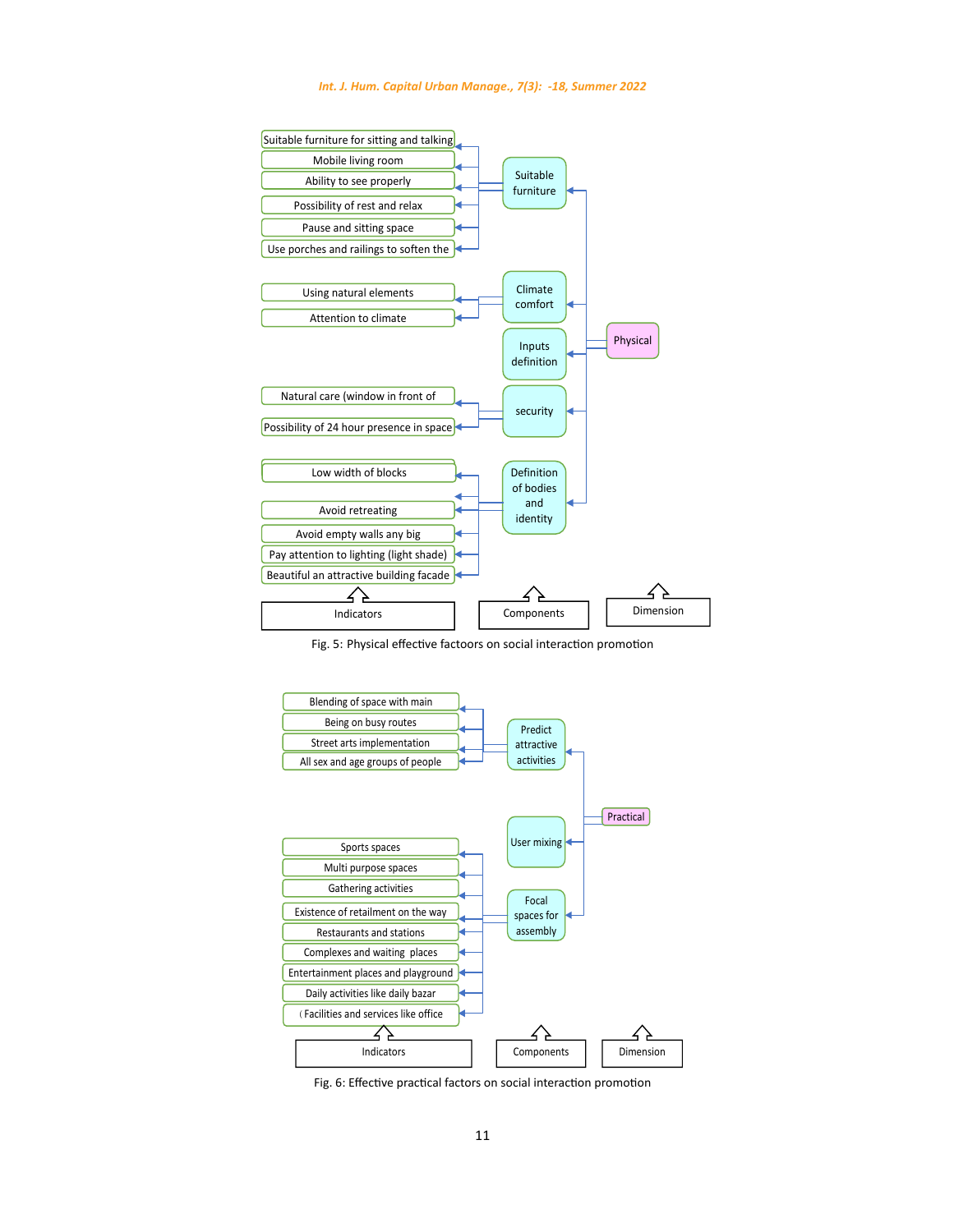# *Z. Yaghoubpour et al.*

Table 2: Semantic dimension subset indices

| Stimulate curiosity                                                                     |
|-----------------------------------------------------------------------------------------|
| Smell quality and the aroma of environment                                              |
| Ceate a sense of belonging to the space                                                 |
| Create memorable experiences                                                            |
| Pay attention to the human scale                                                        |
| Pay attention to proper confinemen                                                      |
| Cleanliness and beauty of the enviromen                                                 |
| Existance of unique and symbolic buildings and creation of symbols encouraging presence |
| Existance of haunt                                                                      |
| A gathering place for age and sex groups                                                |
| Location identification                                                                 |
| Memorable space and place                                                               |
| Implementaton of street arts                                                            |
| A sex and age activities                                                                |
| Gathering activities                                                                    |
| Places of hosting(restuarants and statios)                                              |
| And playground entertainment places                                                     |
| Being on the way of daily activity(daily bazar)                                         |
| Retailment on the way                                                                   |
| Facilities and services (office)                                                        |
| Constand and continuous pedestrians                                                     |
| Design based on behavioral available patterns                                           |
| Facilities for disabbled people                                                         |
| Organic communication with city foundation and city center                              |
| Veriety of activities and users                                                         |
| Creating various activities in space                                                    |
| Domminance of retailers and peddlers                                                    |
| Celebrating in space                                                                    |
| Proximity to intersections and urban nodes                                              |
| Communication with shopping malls                                                       |
| Communication with historical and cultural places                                       |
| Space communication with urban symbols and signs                                        |
| Respond to events and ceremonies                                                        |
| Being big enough for the people using space                                             |
|                                                                                         |

Table 3: Subdivisions of the physical dimension Table 3: Subdivisions of the physical dimension

| Suitable furniture for sitting and talking                                |
|---------------------------------------------------------------------------|
| Possibility of rest and relax                                             |
| Using natural elements                                                    |
| Paying attention to regions in design                                     |
| Natural care and supervision of citizens                                  |
| Possibility of being in space all day and public monitoring of citizens   |
| Security agains vehicle movement                                          |
| Pay attention to lighting) creating a light shade                         |
| Attractive building facade                                                |
| Visual vision to natural and suitable element                             |
| Create consecutive and varied visual sequences                            |
| Design of stable city                                                     |
| Use of native elements                                                    |
| Ecosystem balance                                                         |
| Removal or reducing pollution (audio and air)                             |
| Establishment of services that lead to the continued presence of citizens |
| Establishment of leisure users                                            |
| Body path lighting                                                        |
| Light emphasis on key elements and buildings                              |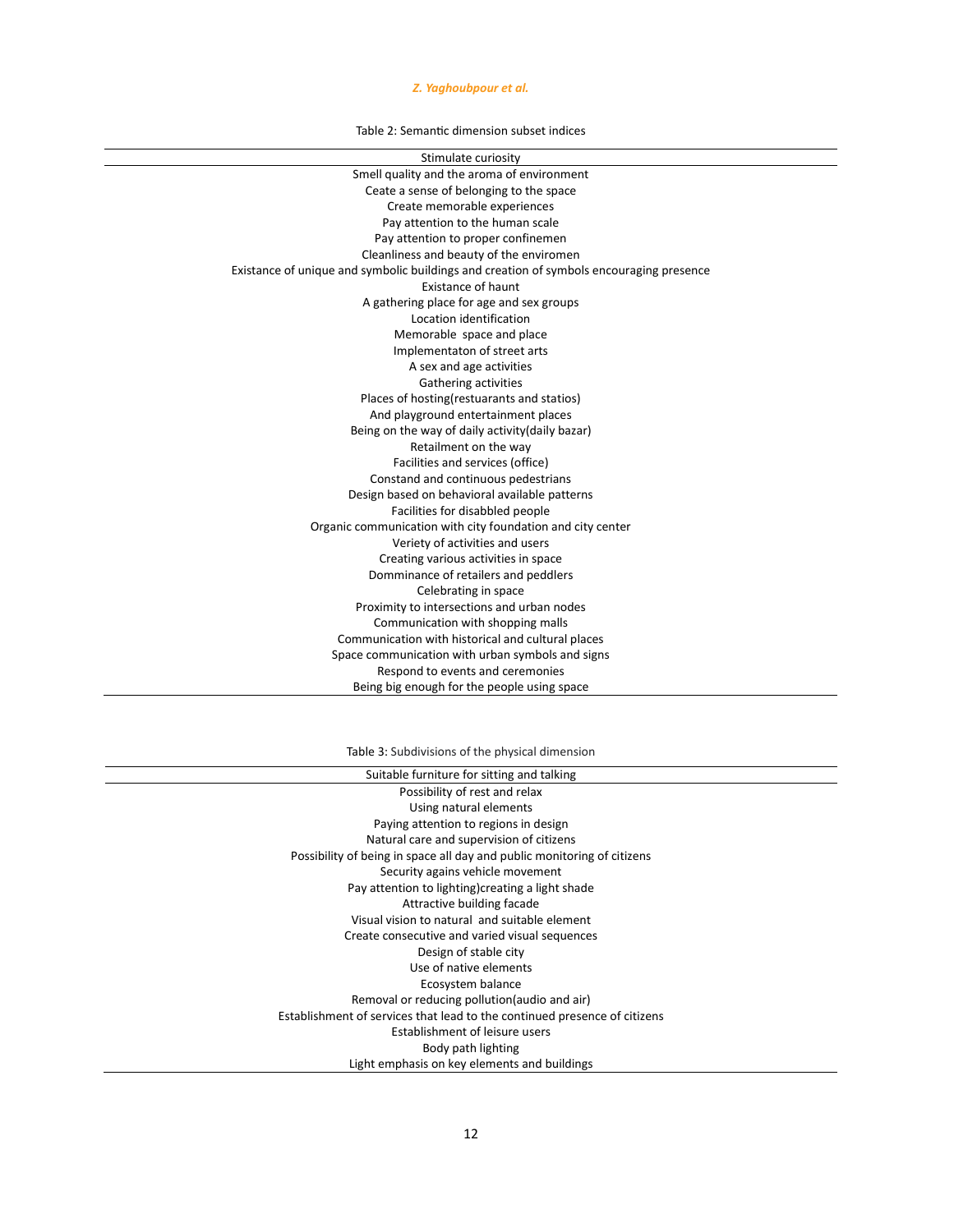The first concept includes environmental factors that affect the possibility of the formation of face to face collisions that can divide these environmental factors in the form of 3 components; physical, semantic and functional factors (Figs. 4, 5 and 6).

## *Analysis of findings*

After studying the basics of the subject and its background, a set of dimensions, components and indicators was obtained, which is presented in the form of a conceptual model. The conceptual model includes the following;

To test the accuracy and validity of the obtained model, a questionnaire was used which was distributed among experts. Experts included university professors in the Department of Urban Management, Urban Planning, Geography and Urban Planning, Social Sciences, PhD students, graduate students, and urban and municipal specialists. Provided that they have experience in the field of urban spaces, urban pause space, social interactions

and public urban spaces. In completing these questionnaires, first the subject of research and its purpose were well explained and then the proposed model that the research has achieved (conceptual model of research) was provided to them. Finally, the descriptive statistics of the statistical community are given (Table 4). Then, the analytical statistics related to the test of the conceptual model of the research (including criteria and sub-criteria of measurement) are inserted. Specialists, experts and professors were asked to answer questions about the validity and appropriateness of the model The frequency distribution of the population by gender is shown in Table 5, which shows that 77% are men and 32% are women.

An examination of the frequency distribution of the population in terms of education shows that 55% have a doctorate and 44% have a master's degree (Table 6).

Then, the questions asked by experts and specialists regarding the components of the

|          |                    |              | Table 4: Age composition |                     |                           |
|----------|--------------------|--------------|--------------------------|---------------------|---------------------------|
|          |                    | Abundance    | Percentage               | Variable percentage | The cumulative percentage |
|          | Year 39 to         | 13           | 13.0                     | 13.1                | 13.1                      |
|          | From 40 to 49 year | 57           | 57.0                     | 57.6                | 70.7                      |
| Variable | Year 50 and higher | 29           | 29.0                     | 29.3                | 100.0                     |
|          | Total              | 99           | 99.0                     | 100.0               |                           |
|          | Without            | $\mathbf{1}$ | 1.0                      |                     |                           |
|          | Total              | 100          | 100.0                    |                     |                           |

Table 5: Gender composition Table 5: Gender composition

|          |                  | Abundance | Percentage | Variable percentage | The cumulative percentage |
|----------|------------------|-----------|------------|---------------------|---------------------------|
|          | Man              | 77        | 77.0       | 77.8                | 77.8                      |
| Variable | Woman            | 22        | 22.0       | 22.2                | 100.0                     |
|          | Total            | 99        | 99.0       | 100.0               |                           |
|          | Without response |           | 1.0        |                     |                           |
|          | Total            | 100       | 100.0      |                     |                           |

|          |                  |           | Table 6: Composition in terms of education |                     |                           |
|----------|------------------|-----------|--------------------------------------------|---------------------|---------------------------|
|          |                  | Abundance | Percentage                                 | Variable percentage | The cumulative percentage |
| Variable | <b>BA to MA</b>  | 44        | 44.0                                       | 44.4                | 44.4                      |
|          | <b>PHD</b>       | 55        | 55.0                                       | 55.6                | 100.0                     |
|          | Total            | 99        | 99.0                                       | 100.0               |                           |
|          | Without response |           | 1.0                                        |                     |                           |
|          | Total            | 100       | 100.0                                      |                     |                           |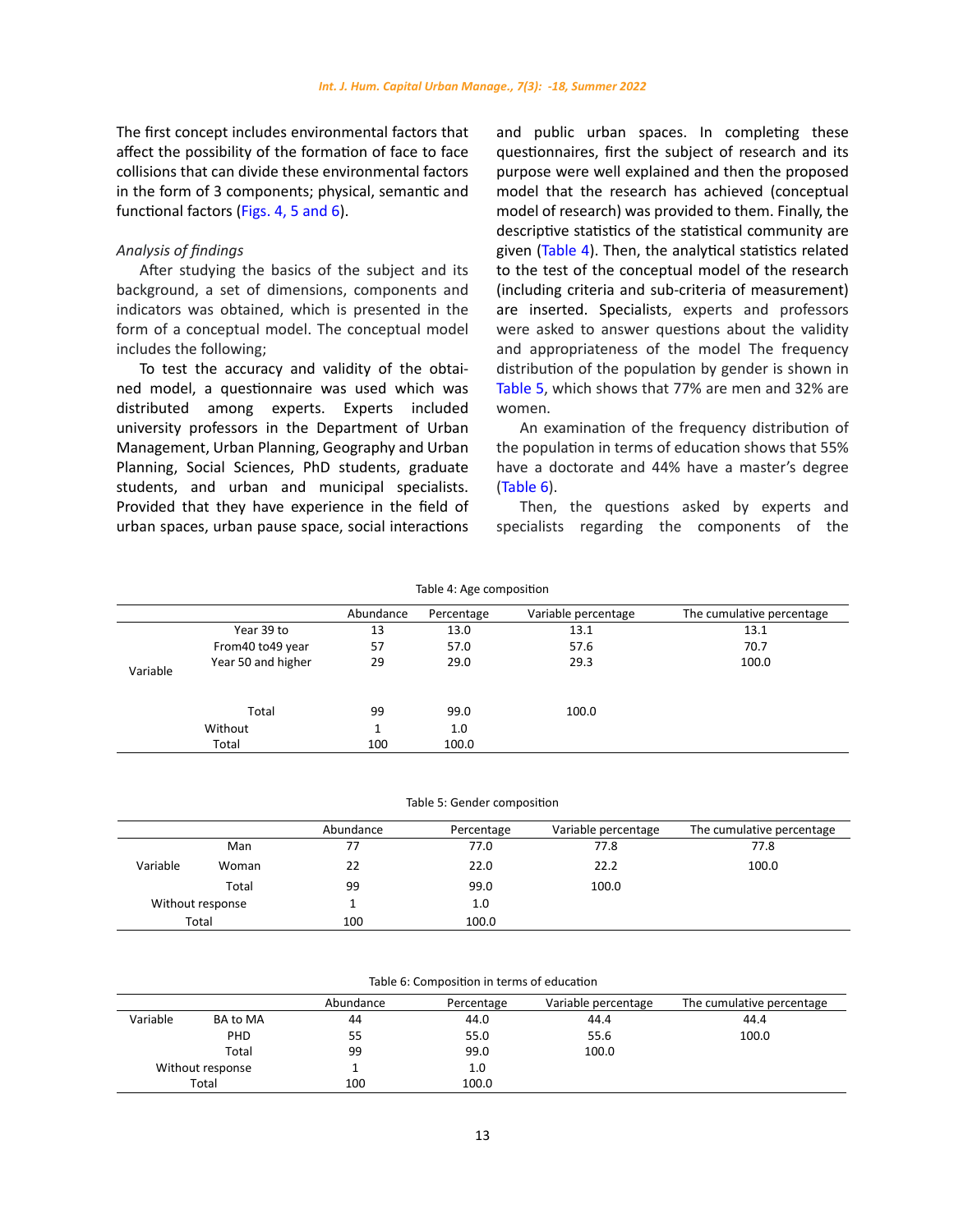| Table 7: Criteria for measuring the appropriateness and validity of the conceptual model of the role of urban pause space in promoting |  |
|----------------------------------------------------------------------------------------------------------------------------------------|--|
| social interactions                                                                                                                    |  |
|                                                                                                                                        |  |

| Description of criteria / sub-criteria                                                                                                 | Criteria      |
|----------------------------------------------------------------------------------------------------------------------------------------|---------------|
| Tthe degree of adaptation to the subject and objectives of urban pause research on the promotion of social<br>interactions?            |               |
| The degree of compatibility with the macro goals of citizens' social interactions in the urban space?                                  | Suitability   |
| The degree of adaptation to the current conditions of the country's central cities and metropolises?                                   |               |
| To what extent is the ability to solve problems caused by the lack of urban pause space and weak social interactions<br>in the future? | Effectiveness |
| How useful is it to improve the conditions for interventions in urban space to improve citizens' interactions?                         |               |
| Acceptance of the model by experts and professors?                                                                                     |               |
| Acceptance rate in the context of sustainable city policies and sustainable urban development?                                         | Legitimacy    |
| Acceptance of the model by senior municipal experts and urban planning and urban planning experts?                                     |               |
| To what extent is it cohesive as an interconnected set?                                                                                |               |
| To what extent is it evaluated as a set of traceable strategies and activities that can be implemented in the long run?                | Continuity    |
| Ability to test and repeat the pattern in other times and places (different cities of the country)?                                    |               |
| To what extent is it applicable to middle cities or metropolises with a similar situation?                                             | Flexibility   |
| To what extent is it in line with existing laws, regulations and policies in the field of urban design and urban space<br>furniture?   | Regularity    |
| To what extent is it in line with the goals and demands of urban management?                                                           |               |
| The degree of transparency and unambiguity                                                                                             | Transparency  |

Table 8: Cronback's alpha test of the measured criteria shows that the reliability of these criteria and sub-criteria is very high

|       |                       | Ν                                                                                              | %          |  |
|-------|-----------------------|------------------------------------------------------------------------------------------------|------------|--|
| Cases | Valid                 | 91                                                                                             | 91.0       |  |
|       | Excluded <sup>a</sup> | ۵                                                                                              | 9.0        |  |
|       | Total                 | 100                                                                                            | 100.0      |  |
|       |                       | a. Listwise deletion based on all variables in the procedure.<br><b>Reliability Statistics</b> |            |  |
|       | Cronbach's Alpha      |                                                                                                | N of Items |  |
|       | .941                  |                                                                                                | 15         |  |

# Table 9: Mean and standard deviation of each of the criteria and sub-criteria of the overall evaluation of the research conceptual mode

|                      | Number | Minimum | Maximum | Average | Standard deviation |
|----------------------|--------|---------|---------|---------|--------------------|
|                      | 100    | 3.00    | 5.00    | 4.6200  | .63214             |
| Suitability          | 100    | 3.00    | 5.00    | 4.6100  | .66507             |
|                      | 100    | 3.00    | 5.00    | 4.6300  | .63014             |
|                      | 98     | 3.00    | 5.00    | 4.6020  | .65393             |
| <b>Effectiveness</b> | 99     | 3.00    | 5.00    | 4.5859  | .68527             |
|                      | 99     | 3.00    | 5.00    | 4.6263  | .64817             |
| Legitimacy           | 100    | 3.00    | 5.00    | 4.6700  | .56951             |
|                      | 99     | 3.00    | 5.00    | 4.6465  | .61134             |
|                      | 99     | 3.00    | 5.00    | 4.6566  | .60881             |
| Continuity           | 100    | 3.00    | 5.00    | 4.6100  | .66507             |
|                      | 99     | 3.00    | 5.00    | 4.6667  | .60609             |
| Flexibility          | 100    | 3.00    | 5.00    | 4.6700  | .60394             |
|                      | 99     | 3.00    | 5.00    | 4.6566  | .59181             |
| Regularity           | 100    | 3.00    | 5.00    | 4.5900  | .62109             |
| Transparency         | 99     | 3.00    | 5.00    | 4.5859  | .63904             |
| Valid N (leastwise)  | 91     |         |         |         |                    |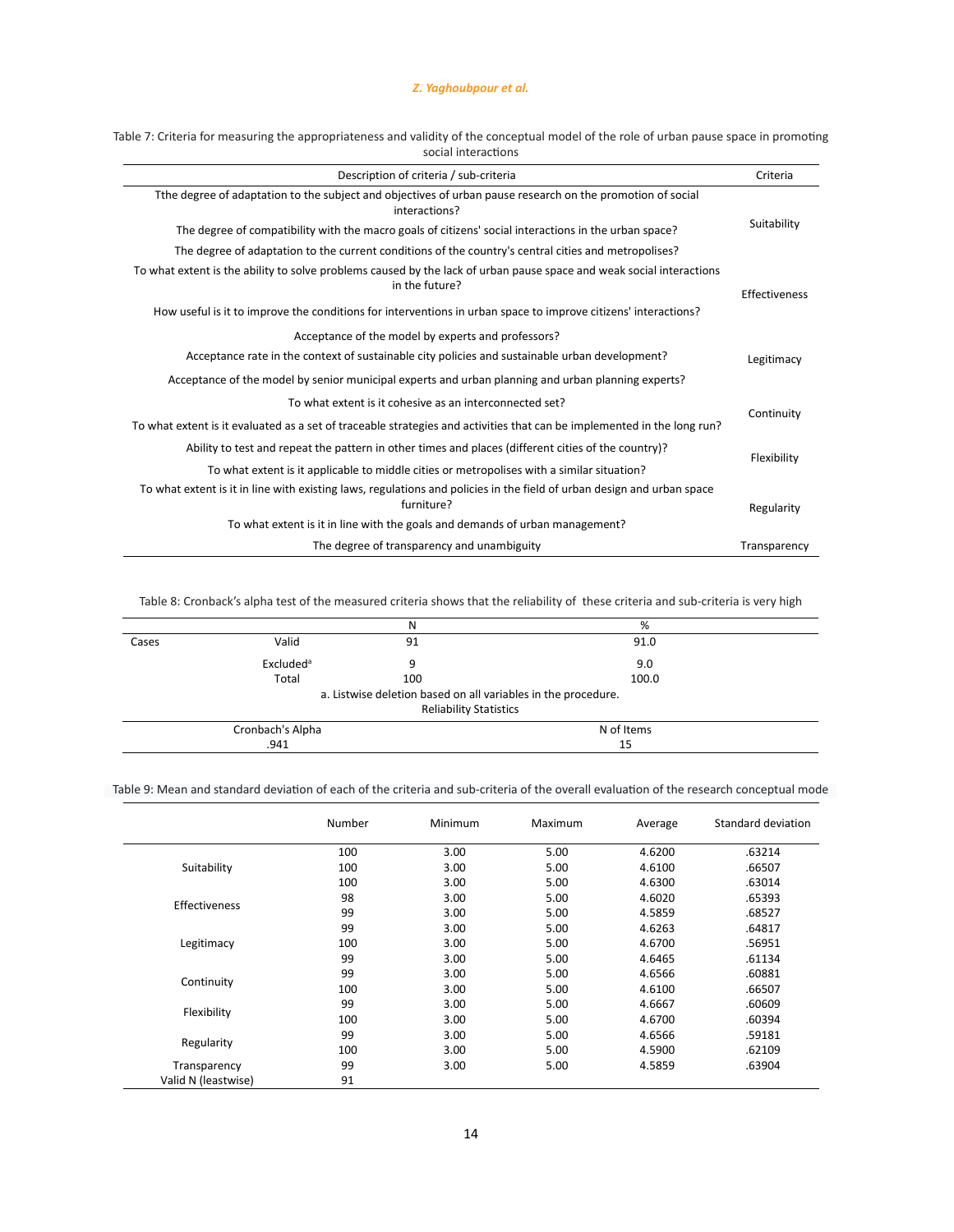| Table 10: Extracted indicators |
|--------------------------------|
|--------------------------------|

| lindicators                                                                                               | <b>Components</b>                       | <b>Dimension</b> |
|-----------------------------------------------------------------------------------------------------------|-----------------------------------------|------------------|
| Performing street arts                                                                                    | <b>Attraction of activities</b>         |                  |
| Activity for all people                                                                                   |                                         |                  |
| Gathering activities                                                                                      |                                         |                  |
| Place of restaurants and stations                                                                         |                                         |                  |
| Entertainment places(parks), games and sports                                                             | Focal points of accumulation            |                  |
| Being in daily activity path(daily bazar)                                                                 |                                         |                  |
| Being retailment on the way                                                                               |                                         |                  |
| Being in the path of facilities and services                                                              |                                         |                  |
| Existence of constant and continuous pedestrians                                                          |                                         |                  |
| Design based on behavioral and available model of people                                                  | Accessibility and interaction           |                  |
| Existence of facilities for disabled people                                                               |                                         | Operational      |
| The relationship between the body and the foundation of the city and city center                          |                                         |                  |
| Variety in activities and users                                                                           |                                         |                  |
| Existence of various activities in space                                                                  | Mixing user and activity                |                  |
| Dominance of retailers and peddlers                                                                       |                                         |                  |
| Making different celebration in space                                                                     |                                         |                  |
| Proximity to intersections and urban nodes                                                                |                                         |                  |
| Spatial relationship with shopping malls and business centers                                             | Deployment position                     |                  |
| Proximity and connection to historical and cultural places<br>Spatial relationship with symbols and signs |                                         |                  |
| Respond to events and happenings                                                                          |                                         |                  |
| Being large enough for the space user population                                                          | Size                                    |                  |
| Stimulate curiosity                                                                                       |                                         |                  |
| Voice quality                                                                                             | Sensory richness                        |                  |
| Quality of smell and aroma of the environment                                                             |                                         |                  |
| Create a sense of belonging to space!                                                                     |                                         |                  |
| Getting memorable experiences                                                                             |                                         |                  |
| Pay attention to human scale                                                                              |                                         |                  |
| Pay attention to suitable siege                                                                           | Readability                             |                  |
| Cleanliness and beauty of environment                                                                     |                                         | <b>Semantic</b>  |
| Existence of unique and symbolic buildings and creation of symbols encouraging                            |                                         |                  |
| presence                                                                                                  |                                         |                  |
| <b>Existence of haunt</b>                                                                                 | Behavioral camp                         |                  |
| Places of gathering different sex and age                                                                 |                                         |                  |
| Identity of place                                                                                         | Identity                                |                  |
| Memorable space and place                                                                                 |                                         |                  |
| Suitable furniture for sitting and talking                                                                | Proportion of furniture                 |                  |
| Possibility of rest and calmness                                                                          |                                         |                  |
| Using natural elements                                                                                    | Eclipse calmness                        |                  |
| Pay attention to climate in design                                                                        |                                         |                  |
| Care and supervision of citizens (window in front of street)                                              | Security                                |                  |
| Possibility of being in space 24 hours and monitoring citizens                                            |                                         |                  |
| Security against transformation movement<br>Pay attention to lighting(penumbra)                           |                                         |                  |
|                                                                                                           | Definition of body and wall<br>identity |                  |
| Beautiful and attractive building facade                                                                  |                                         |                  |
| Visual version of desirable natural elements                                                              | Aesthetic                               | Physical         |
| Create consecutive and varied visual sequences                                                            |                                         |                  |
| Urban stable design                                                                                       |                                         |                  |
| use indigenous elements                                                                                   | Environmental                           |                  |
| Ecosystem balance                                                                                         |                                         |                  |
| Delete or reduce pollution (voice and air)                                                                |                                         |                  |
| Establishment of service users that lead to the continued presence of the citizens                        |                                         |                  |
| Establishment of leisure users                                                                            | Vitality                                |                  |
| Body path lighting                                                                                        |                                         |                  |
| Light emphasis on key elements and building                                                               |                                         |                  |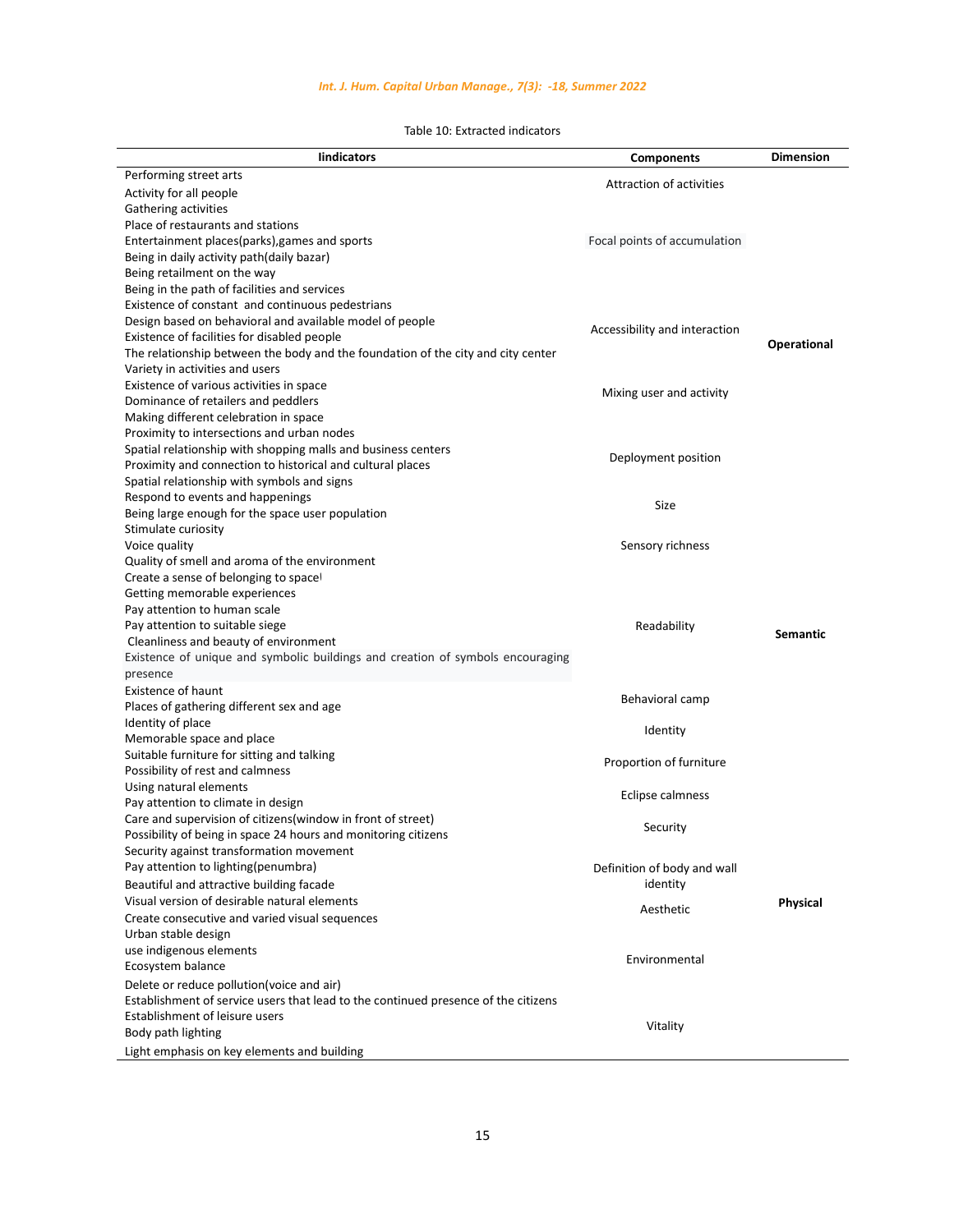conceptual model of the research (in the form of a questionnaire) include a set of questions including criteria and sub-criteria, which are described in Table 7.

Table 9 shows the test of each of the sub-criteria related to measuring the validity of the research model:

Accordings to the average score of a propositions (sub –criteria and criteria (higher than 4) is based on 5 and the average is 3, located experts and specialists. On the other hand the standard deviation of the propositions show that the opinions are completely in line and close each other. In this research, firstly the studies of the principles and literature on the subject of urban pause spaces and also social interactions in urban spaces and also social interactions in urban spaces were performed, then set of dimensions components and indicators were identified. The relevant conceptual model was drawn and were available to the experts and elites, in following the proposed conceptual model is tested with this method.in general the research result show that in the study and research of the role of urban pause space on the promotion of social interactions. The following model should be used which includes(Table 10).

### **CONCLUSION**

Growth and development of cities, centralization of facilities and welfare services in downtown have made aggregation problems for urban life, such as crowds and traffic problems. Powerful countries in the world have taken measures to get rid of urban traffic problems that one of them is creating an urban pause space. Urban pause space for optimal use of urban space with a focus on sustainable urban development is done with using underground spaces in cities. The purpose of this study is to achieve a conceptual model including principles and criteria to increase social interactions of citizens in 15 Khordad Square in Tehran, Iran to determine how to realize the appropriate urban pause space, increase social interactions of residents and passers-by in this area. The present study has been done in a descriptiveanalytical manner and based on a survey strategy with an exploratory and mixed approach, various aspects of urban space, urban pause space and citizens' social interactions are examined. The standard deviation of the propositions below 1 showed that 3 functional, physical and semantic dimensions and a total of 18 components and 54 indicators in the formation of the final research model were accepted and approved by experts and specialists. Social interactions in parts of the city not only lead to the identity of the neighborhood and the region, but also lead to human communication and the presence of people and personality and give meaning to specific places with historical and nostalgic background in the city. Biological, spiritual and psychological needs and the most important aspect of the principles of urban management. Such a city can be the main link between dynamic urban spaces and tourists.

### **AUTHOR CONTRIBUTIONS**

Z. Yaghoubpour, performed the literature review, experimental design, analyzed and interpreted the data, prepared the manuscript text, and manuscript edition. F. Habib, performed the experiments and literature review, compiled the data and manuscript preparation. Z.S.S. Zarabadi, helped in the literature review and manuscript preparation.

### **ACKNOWLEDGEMENT**

This article is the result of a research conducted to obtain a doctoral degree that has been approved by the Department of Urban Planning, Faculty of Art and Architecture, Islamic Azad University, Science and Research Branch, Tehran, Iran. The Authors would like to appreciate those who had helped in the fulfillment of this research.

### **CONFLICT OF INTEREST**

The authors declare no potential conflict of interest regarding the publication of this work. In addition, the ethical issues including plagiarism, informed consent, misconduct, data fabrication and, or falsification, double publication and, or submission, and redundancy have been completely witnessed by the authors. According to the authors of the present study, there wasn't any conflicts of interest.

### **OPEN ACCESS**

This article is licensed under a Creative Commons Attribution 4.0 International License, which permits use, sharing, adaptation, distribution and reproduction in any medium or format, as long as you give appropriate credit to the original author(s) and the source, provide a link to the Creative Commons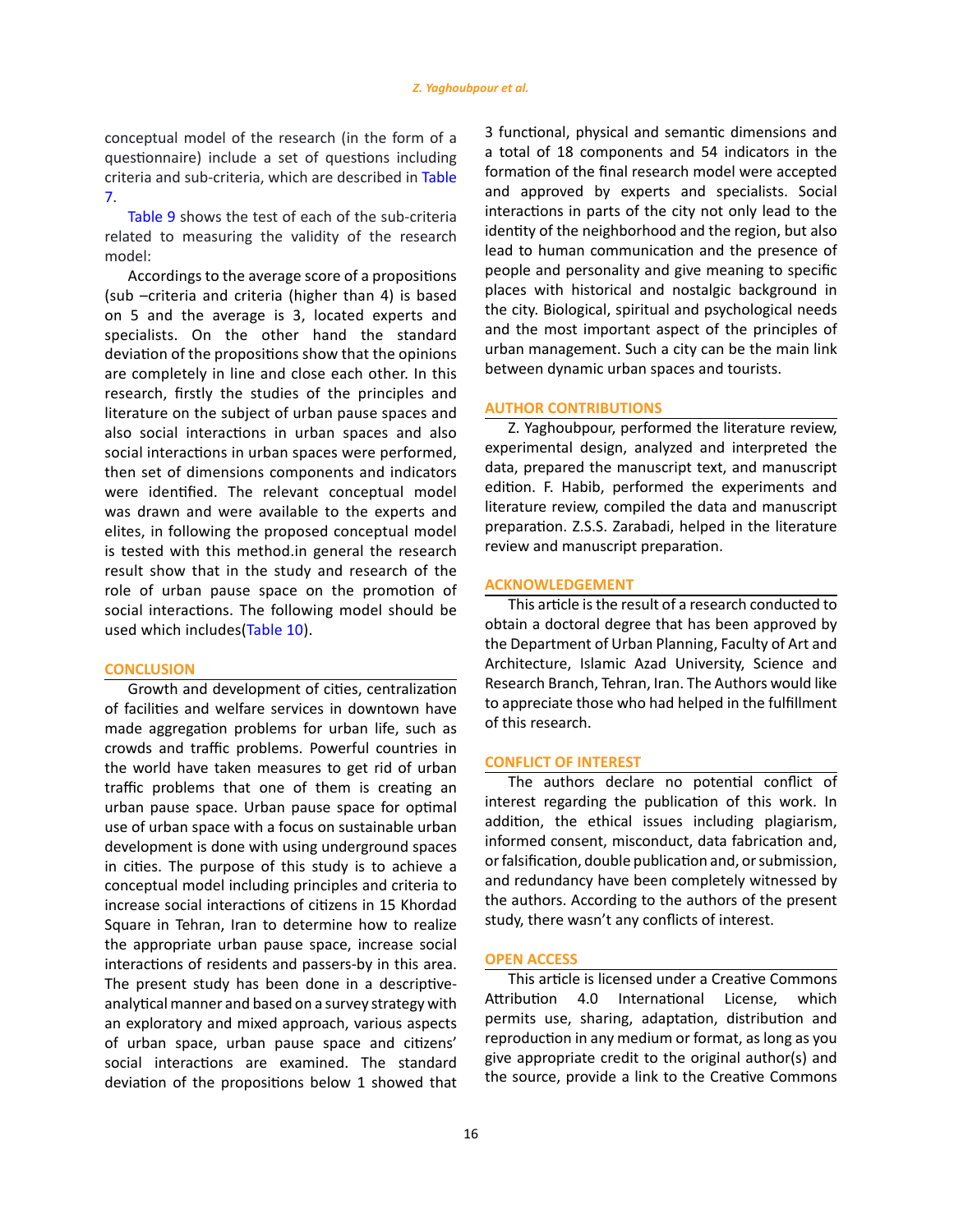license, and indicate if changes were made. The images or other third-party material in this article are included in the article's Creative Commons license, unless indicated otherwise in a credit line to the material. If material is not included in the article's Creative Commons license and your intended use is not permitted by statutory regulation or exceeds the permitted use, you will need to obtain permission directly from the copyright holder. To view a copy of this license, visit: [http://creativecommons.org/](http://creativecommons.org/licenses/by/4.0/) [licenses/by/4.0/](http://creativecommons.org/licenses/by/4.0/)

#### **PUBLISHER'S NOTE**

Tehran Urban Planning and Research Center remains neutral with regard to jurisdictional claims in published maps and institutional afflictions.

### **LIST OF ABBREVIATIONS**

| <b>UPS</b> | Urban pause space   |
|------------|---------------------|
| -SI        | Social interactions |

#### **REFEENCES**

- [Andishmand, A.M., \(2018\). A study of the sociability of public](https://memarishenasi.ir/files/cd_papers/r_225_190428103206.pdf)  [libraries. J. Archit., 2\(8\):](https://memarishenasi.ir/files/cd_papers/r_225_190428103206.pdf) **(7 pages)**. (In Persian)
- [Alitajer, S.; Sajadzadeh, H.; Saadati vaghar, P., \(2016\). A Study of](http://www.armanshahrjournal.com/article_33218_9b94a9e7931e4d0cdefbed3e36727dfa.pdf)  [sociability factors' influence on educational spaces: the case](http://www.armanshahrjournal.com/article_33218_9b94a9e7931e4d0cdefbed3e36727dfa.pdf)  [of the school of art and architecture of bu-ali sina University.](http://www.armanshahrjournal.com/article_33218_9b94a9e7931e4d0cdefbed3e36727dfa.pdf)  [Armanshahr Archit. Urban Dev., 9\(16\): 1-13](http://www.armanshahrjournal.com/article_33218_9b94a9e7931e4d0cdefbed3e36727dfa.pdf) **(13 pages)**. (In [Persian\)](http://www.armanshahrjournal.com/article_33218_9b94a9e7931e4d0cdefbed3e36727dfa.pdf)
- [Asadi Ashkarlati, M.R., \(2018\). Evaluating and measuring the level](https://www.sid.ir/fa/seminar/ViewPaper.aspx?ID=95374)  [of satisfaction with the performance of urban management](https://www.sid.ir/fa/seminar/ViewPaper.aspx?ID=95374)  [and municipalities with emphasis on urban services \(Case](https://www.sid.ir/fa/seminar/ViewPaper.aspx?ID=95374)  [study: Quds city\). National Conference on Urban Planning,](https://www.sid.ir/fa/seminar/ViewPaper.aspx?ID=95374)  [Architecture, Civil Engineering and Environment. \(In Persian\)](https://www.sid.ir/fa/seminar/ViewPaper.aspx?ID=95374)
- [Badri, N.; Mirsaid, M.; Akbari, S.; Iranzadeh, S., \(2018\). Identifying](https://www.sid.ir/fa/journal/ViewPaper.aspx?id=485042)  [and prioritizing the factors affecting the social stability of the](https://www.sid.ir/fa/journal/ViewPaper.aspx?id=485042)  [place in the educational space \(Case study: Faculty of Art and](https://www.sid.ir/fa/journal/ViewPaper.aspx?id=485042)  [Architecture, Islamic Azad University of Tabriz\). 2\(5\). \(In Persian\)](https://www.sid.ir/fa/journal/ViewPaper.aspx?id=485042)
- Bahreini, H.; Tajbakhsh, G., (1998). Territory meaning in urban space and urban design role to realization it. Honarhaye- Ziba J., 6: 18-31 **(14 pages)**. (In Persian)
- [Daneshpour, S.A.; Charkhchian, M., \(2007\). Public spaces and](http://www.bagh-sj.com/article_64.html)  [factors affecting collective life, Bagh-e Nazar, 4\(7\): 19-28](http://www.bagh-sj.com/article_64.html) **(10 Pages)**[. \(In Persian\)](http://www.bagh-sj.com/article_64.html)
- [Daneshpour, S.A.; Charkhchian, M., \(2009\). Investigating the](https://www.sid.ir/fa/journal/ViewPaper.aspx?ID=147159)  [components of responsive public spaces design. Geog. Plann.,](https://www.sid.ir/fa/journal/ViewPaper.aspx?ID=147159)  [14\(30\): 53-86](https://www.sid.ir/fa/journal/ViewPaper.aspx?ID=147159) **(34 pages).** (In Persian)
- [Dines, N.; Cattell, V, \(2006\). Public spaces, social relations and well](https://www.researchgate.net/publication/236574391_Public_spaces_social_relations_and_well_being_in_East_London)[being in east London. London: The policy press.](https://www.researchgate.net/publication/236574391_Public_spaces_social_relations_and_well_being_in_East_London)
- [Efroymson, D.; Ha, T.T.K.T.; Ha, P.T., \(2009\). Public spaces: How they](https://healthbridge.ca/dist/library/Public_Spaces_How_they_Humanize_Cities.pdf)  [humanize cities. Dhaka: HealthBridge-WBB Trust.](https://healthbridge.ca/dist/library/Public_Spaces_How_they_Humanize_Cities.pdf)
- [Forman, R.T., \(2014\). Urban ecology: science of cities. Cambridge](https://books.google.com/books?hl=en&lr=&id=gQSuAgAAQBAJ&oi=fnd&pg=PR9&dq=Rose+Square+in+Egypt+is+the+universal+experience+in+the+field+of+urban+pause+space+and+its+influences+on+different+dimensions+such+as+reduction+of+traffic,+tourism+development,+increasing+walking+and+human+centered+city+instead+of+car+centered+&ots=uiz6BFdqQy&sig=dzHbJeCXdtExfMx0n16Dp751nW8)  [University Press.](https://books.google.com/books?hl=en&lr=&id=gQSuAgAAQBAJ&oi=fnd&pg=PR9&dq=Rose+Square+in+Egypt+is+the+universal+experience+in+the+field+of+urban+pause+space+and+its+influences+on+different+dimensions+such+as+reduction+of+traffic,+tourism+development,+increasing+walking+and+human+centered+city+instead+of+car+centered+&ots=uiz6BFdqQy&sig=dzHbJeCXdtExfMx0n16Dp751nW8)
- [Ghalambardzfuli, M.; Naghizadeh, M., \(2014\). Urban design the](https://www.sid.ir/en/journal/ViewPaper.aspx?ID=408215)

[context of social interaction enhancement \(Case study: street](https://www.sid.ir/en/journal/ViewPaper.aspx?ID=408215) [between neighborhoods\). J. Hoviateshahr. 9\(17\): 15-24 \(10](https://www.sid.ir/en/journal/ViewPaper.aspx?ID=408215) [pages\). \(In Persian\)](https://www.sid.ir/en/journal/ViewPaper.aspx?ID=408215)

- [Giddens, A., \(1994\) Sociology. Translated by M. Sabouri. Publisher:](https://www.scirp.org/(S(351jmbntvnsjt1aadkposzje))/reference/ReferencesPapers.aspx?ReferenceID=1662460https://www.scirp.org/(S(351jmbntvnsjt1aadkposzje))/reference/ReferencesPapers.aspx?ReferenceID=1662460https://www.scirp.org/(S(351jmbntvnsjt1aadkposzje))/reference/ReferencesPapers.aspx?ReferenceID=1662460) [Tehran: Ney Publishing. \(In Persian\)](https://www.scirp.org/(S(351jmbntvnsjt1aadkposzje))/reference/ReferencesPapers.aspx?ReferenceID=1662460https://www.scirp.org/(S(351jmbntvnsjt1aadkposzje))/reference/ReferencesPapers.aspx?ReferenceID=1662460https://www.scirp.org/(S(351jmbntvnsjt1aadkposzje))/reference/ReferencesPapers.aspx?ReferenceID=1662460)
- [Ghalambardzfuli, M.; Naghizadeh, M., \(2014\). Designing an](https://www.scirp.org/(S(351jmbntvnsjt1aadkposzje))/reference/ReferencesPapers.aspx?ReferenceID=1662460https://www.sid.ir/fa/journal/ViewPaper.aspx?ID=221394) [urban space to promote social interactions \(Case study: Inter](https://www.scirp.org/(S(351jmbntvnsjt1aadkposzje))/reference/ReferencesPapers.aspx?ReferenceID=1662460https://www.sid.ir/fa/journal/ViewPaper.aspx?ID=221394)[neighborhood boulevard\). City identity. 8\(17\). \(In Persian\)](https://www.scirp.org/(S(351jmbntvnsjt1aadkposzje))/reference/ReferencesPapers.aspx?ReferenceID=1662460https://www.sid.ir/fa/journal/ViewPaper.aspx?ID=221394)
- [Gehl, J., 92013\). Cities for people. Island press.](https://books.google.com/books?hl=en&lr=&id=lBNJoNILqQcC&oi=fnd&pg=PR3&dq=Urban+pause+space+for+optimal+use+of+urban+space+with+a+focus+on+sustainable+urban+development+is+done+with+using+underground+spaces+in+cities&ots=hGr4u-X7fl&sig=ulE5ExsLyStMzhPT4nkudu9_NNI)[Hamidi, M.; Sirous](https://lib1.ut.ac.ir:8443/site/catalogue/1161500) [Sabri, R.; Habibi, M.; Salimi, J., \(1997\). Skeleton of Tehran, 1:](https://lib1.ut.ac.ir:8443/site/catalogue/1161500) [Tehran: Technical and Civil Deputy of Tehran Municipality.](https://lib1.ut.ac.ir:8443/site/catalogue/1161500)
- [Haffner, J., \(2013\). The view from above: The science of social](https://books.google.com/books?hl=en&lr=&id=RPQTmcK8FOQC&oi=fnd&pg=PP1&dq=In+humanistic+urbanism+the+rotation+of+powering+space+is+such+that+all+individuals,+groups+and+social+classes+have+the+right+to+participate+in+space+and+benefit+from+urban+facilities+and+services.&ots=lMP9uF4iR0&sig=VCsY-OPcaMPB9HYcLs1TI3NYkUs) [space. mit Press.](https://books.google.com/books?hl=en&lr=&id=RPQTmcK8FOQC&oi=fnd&pg=PP1&dq=In+humanistic+urbanism+the+rotation+of+powering+space+is+such+that+all+individuals,+groups+and+social+classes+have+the+right+to+participate+in+space+and+benefit+from+urban+facilities+and+services.&ots=lMP9uF4iR0&sig=VCsY-OPcaMPB9HYcLs1TI3NYkUs)
- [Heidari, H., \(2015\). Functional analysis of social interactions in](https://civilica.com/l/6231/) [traditional examples of urban space case study: Traditional](https://civilica.com/l/6231/) [urban spaces of Kermanshah. National Conference on Native](https://civilica.com/l/6231/) [Iranian Architecture and Urban Planning. Yazd-February 2015.](https://civilica.com/l/6231/) [\(In Persian\)](https://civilica.com/l/6231/)
- [Hopper, E., \(2020\). Maslow's hierarchy of needs explained.](http://www.christianworldmedia.com/client/docs/603_1585079540_17.pdf) [ThoughtCo, ThoughtCo, 24.](http://www.christianworldmedia.com/client/docs/603_1585079540_17.pdf)
- Jacobs, J.M.; Jacobs, J.M., (1996). Edge of empire: Post colonialism and the city. Psychology Press.
- [Kellert, S.R.; Heerwagen, J.; Mador, M., \(2011\). Biophilic design:](https://books.google.com/books?hl=en&lr=&id=FyNer_nQrW4C&oi=fnd&pg=PT9&dq=Paying+attention+to+the+philosophy+of+human+creation+and+utilizing+the+power+and+capacity+of+human+for+development+and+architecture+so+that+the+environment+will+be+prepared+for+responding+to+human+needs+and+in+line+with+the+same+worldwide&ots=y-f-geLXNR&sig=BuXxV08S4pdnpmARqxTrrwcHSDg) [the theory, science and practice of bringing buildings to life.](https://books.google.com/books?hl=en&lr=&id=FyNer_nQrW4C&oi=fnd&pg=PT9&dq=Paying+attention+to+the+philosophy+of+human+creation+and+utilizing+the+power+and+capacity+of+human+for+development+and+architecture+so+that+the+environment+will+be+prepared+for+responding+to+human+needs+and+in+line+with+the+same+worldwide&ots=y-f-geLXNR&sig=BuXxV08S4pdnpmARqxTrrwcHSDg) [John Wiley & Sons.](https://books.google.com/books?hl=en&lr=&id=FyNer_nQrW4C&oi=fnd&pg=PT9&dq=Paying+attention+to+the+philosophy+of+human+creation+and+utilizing+the+power+and+capacity+of+human+for+development+and+architecture+so+that+the+environment+will+be+prepared+for+responding+to+human+needs+and+in+line+with+the+same+worldwide&ots=y-f-geLXNR&sig=BuXxV08S4pdnpmARqxTrrwcHSDg)
- [Kogani, M.; Pirmohammadi, M., \(2015\). Investigating the role](https://civilica.com/doc/530592/) [of urban public spaces in social interactions. The Second](https://civilica.com/doc/530592/) [International Conference and the Fourth National Conference](https://civilica.com/doc/530592/) [on Architecture, Civil Engineering and Urban Environment. \(In](https://civilica.com/doc/530592/) [Persian\)](https://civilica.com/doc/530592/)
- [Mehta, V., \(2014\). Evaluating public space. J. Urban design, 19\(1\):](https://www.tandfonline.com/doi/abs/10.1080/13574809.2013.854698) 53-88 **[\(36 pages\)](https://www.tandfonline.com/doi/abs/10.1080/13574809.2013.854698)**. [Mao, M. and Long, Y., \(2014\), June. Open data,](https://ieeexplore.ieee.org/abstract/document/6950829/) [crowdsourcing, and city planning. In 2014 22nd International](https://ieeexplore.ieee.org/abstract/document/6950829/) [Conference on Geoinformatics. IEEE. 1-4 \(4 pages\).](https://ieeexplore.ieee.org/abstract/document/6950829/)
- Moghtadar, B.; Etesam, I.; Mehrdad, M., (2016). Developing a framework for promoting social interactions in the architecture of industrial towns in rural areas of Tehran. Islam. Art Stud., 39: 440-450 (11 pages). (In Persian)
- [Martin, P.J., \(2016\). Rock and Role Playing: Sociological Themes in](https://books.google.com/books?hl=en&lr=&id=FgvPCwAAQBAJ&oi=fnd&pg=PA117&dq=Martin+Bopper+rightly+call+it+%E2%80%9Cthe+relationship+between+me+and+you&ots=PahwW3uDeH&sig=OClTuxAvSmNCf4O0BuTEe4Wh8zA) [the Work of Simon Frith. Popular Music Matters. 133-144](https://books.google.com/books?hl=en&lr=&id=FgvPCwAAQBAJ&oi=fnd&pg=PA117&dq=Martin+Bopper+rightly+call+it+%E2%80%9Cthe+relationship+between+me+and+you&ots=PahwW3uDeH&sig=OClTuxAvSmNCf4O0BuTEe4Wh8zA) **(12 pages)**[. Routledge.](https://books.google.com/books?hl=en&lr=&id=FgvPCwAAQBAJ&oi=fnd&pg=PA117&dq=Martin+Bopper+rightly+call+it+%E2%80%9Cthe+relationship+between+me+and+you&ots=PahwW3uDeH&sig=OClTuxAvSmNCf4O0BuTEe4Wh8zA)
- [Pakzad, J., \(2011\). Guidance of urban place design in Iran. Gisoom](https://www.gisoom.com/book/1738746/%DA%A9%D8%AA%D8%A7%D8%A8-%D8%B1%D8%A7%D9%87%D9%86%D9%85%D8%A7%DB%8C-%D8%B7%D8%B1%D8%A7%D8%AD%DB%8C-%D9%81%D8%B6%D8%A7%D9%87%D8%A7%DB%8C-%D8%B4%D9%87%D8%B1%DB%8C/) [publishing Group, Tehran.](https://www.gisoom.com/book/1738746/%DA%A9%D8%AA%D8%A7%D8%A8-%D8%B1%D8%A7%D9%87%D9%86%D9%85%D8%A7%DB%8C-%D8%B7%D8%B1%D8%A7%D8%AD%DB%8C-%D9%81%D8%B6%D8%A7%D9%87%D8%A7%DB%8C-%D8%B4%D9%87%D8%B1%DB%8C/) **(472 pages).** (In Persian)
- [Pasalar, C., \(2003\). The effect of spatial on student's interactions in](https://www.semanticscholar.org/paper/The-Effects-of-Spatial-Layouts-on-Students) [middle schools: Multiple case analysis, unpublished thesis for](https://www.semanticscholar.org/paper/The-Effects-of-Spatial-Layouts-on-Students) [degree of doctor of philosophy faculty of North Carolina State](https://www.semanticscholar.org/paper/The-Effects-of-Spatial-Layouts-on-Students) [University.](https://www.semanticscholar.org/paper/The-Effects-of-Spatial-Layouts-on-Students)
- [Porahmad, A.; Garousi, A.; Noori, A., \(2015\). Evaluating the](https://psp.journals.pnu.ac.ir/article_2410.html) [housing indicators in NazarAbad County \(towards a healthy city](https://psp.journals.pnu.ac.ir/article_2410.html) [approach\). Phys. Dev. Plann., 2\(4\): 21-33](https://psp.journals.pnu.ac.ir/article_2410.html) **(13 pages).** (In Persian)
- [Roy, M.J.; Donaldson, C.; Baker, R.; Kerr, S., \(2014\). The potential](https://www.sciencedirect.com/science/article/pii/S0277953614004602) [of social enterprise to enhance health and well-being: A model](https://www.sciencedirect.com/science/article/pii/S0277953614004602) [and systematic review. Soc. Sci. Med., 123: 182-193](https://www.sciencedirect.com/science/article/pii/S0277953614004602) **(12 pages).**
- [Rebernik, N.; Osaba, E.; Bahillo, A.; Montero, D., \(2017\). A vision](https://www.academia.edu/download/56659036/DRT-TPT4ALL_2017_Paper_16_Final_Published.pdf) [of a smart city addressing the needs of disabled citizens. In](https://www.academia.edu/download/56659036/DRT-TPT4ALL_2017_Paper_16_Final_Published.pdf) Proceedings Accessibility 4.0, Conference Paper, Malaga 27<sup>th</sup>, 70-79 **[\(10 pages\)](https://www.academia.edu/download/56659036/DRT-TPT4ALL_2017_Paper_16_Final_Published.pdf)**.
- [Shaftoe, H., \(2012\). Convivial urban spaces: Creating effective](https://www.taylorfrancis.com/books/mono/10.4324/9781849770873/convivial-urban-spaces-henry-shaftoe) [public places. Routledge.](https://www.taylorfrancis.com/books/mono/10.4324/9781849770873/convivial-urban-spaces-henry-shaftoe)